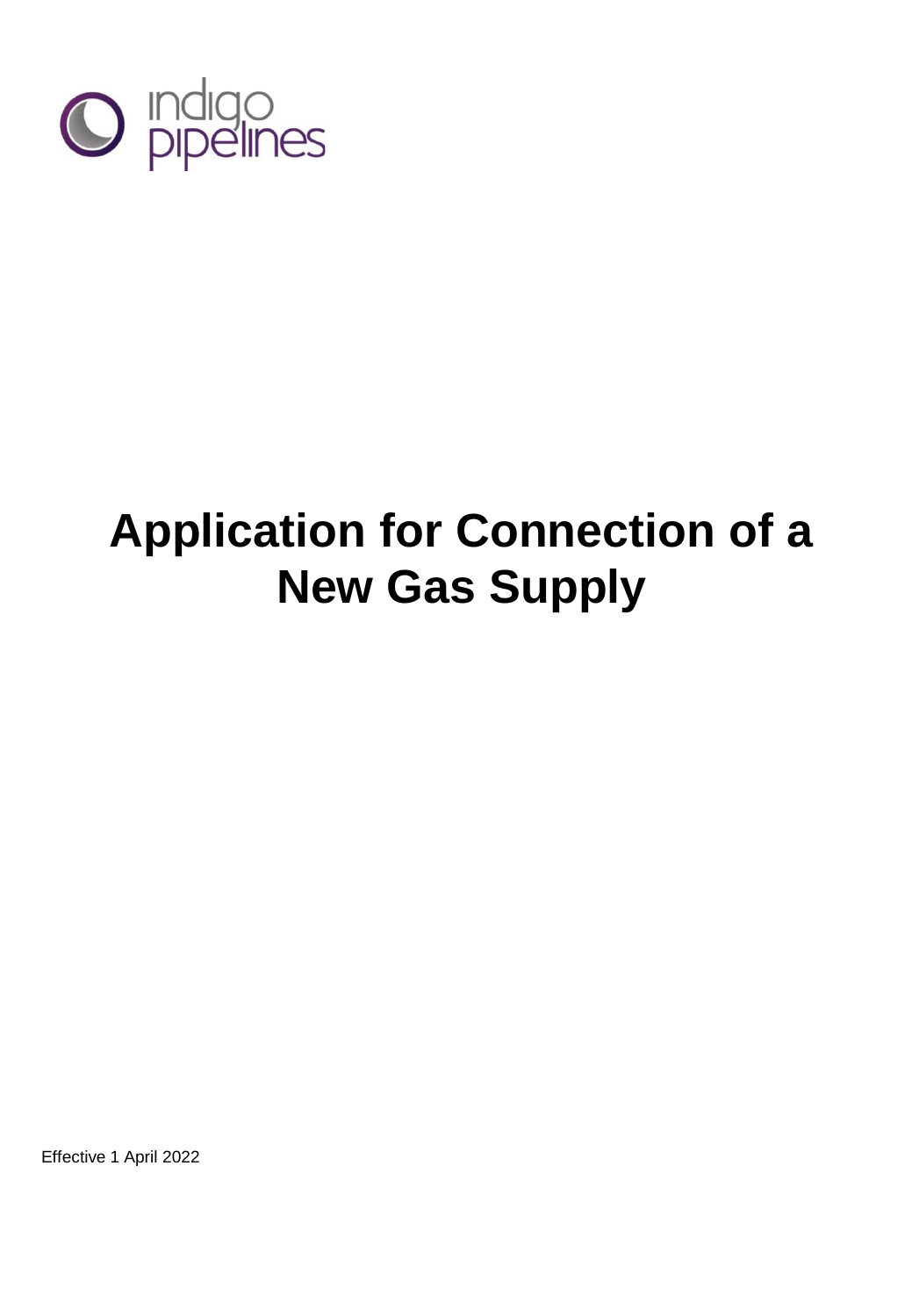Indigo Pipelines Limited (Indigo Pipelines) is a Licenced Gas Transporter.

Indigo Pipelines is committed to delivering the best possible service to our consumers. The operation of Indigo Pipelines' network assets has been contracted to SSE Energy Solutions, a trading name of SSE Utility Solutions Ltd, part of SSE plc. SSE is a major utility with many years of experience building and operating gas networks.

This document explains how you can apply for Connection of a new gas supply on an Indigo Pipelines Network. Applications should be made to SSE Energy Solutions at the address supplied on page 24 of this document. SSE Energy Solutions will undertake the required connection, under the terms of this document, on behalf of Indigo Pipelines.

This application form is only for use for single connections or developments of less than 5 plots (domestic or commercial). If you require a quotation for a development of 5 or more plots, please contact: [Enquiries@Indigopipelines.co.uk](mailto:Enquiries@Indigopipelines.co.uk)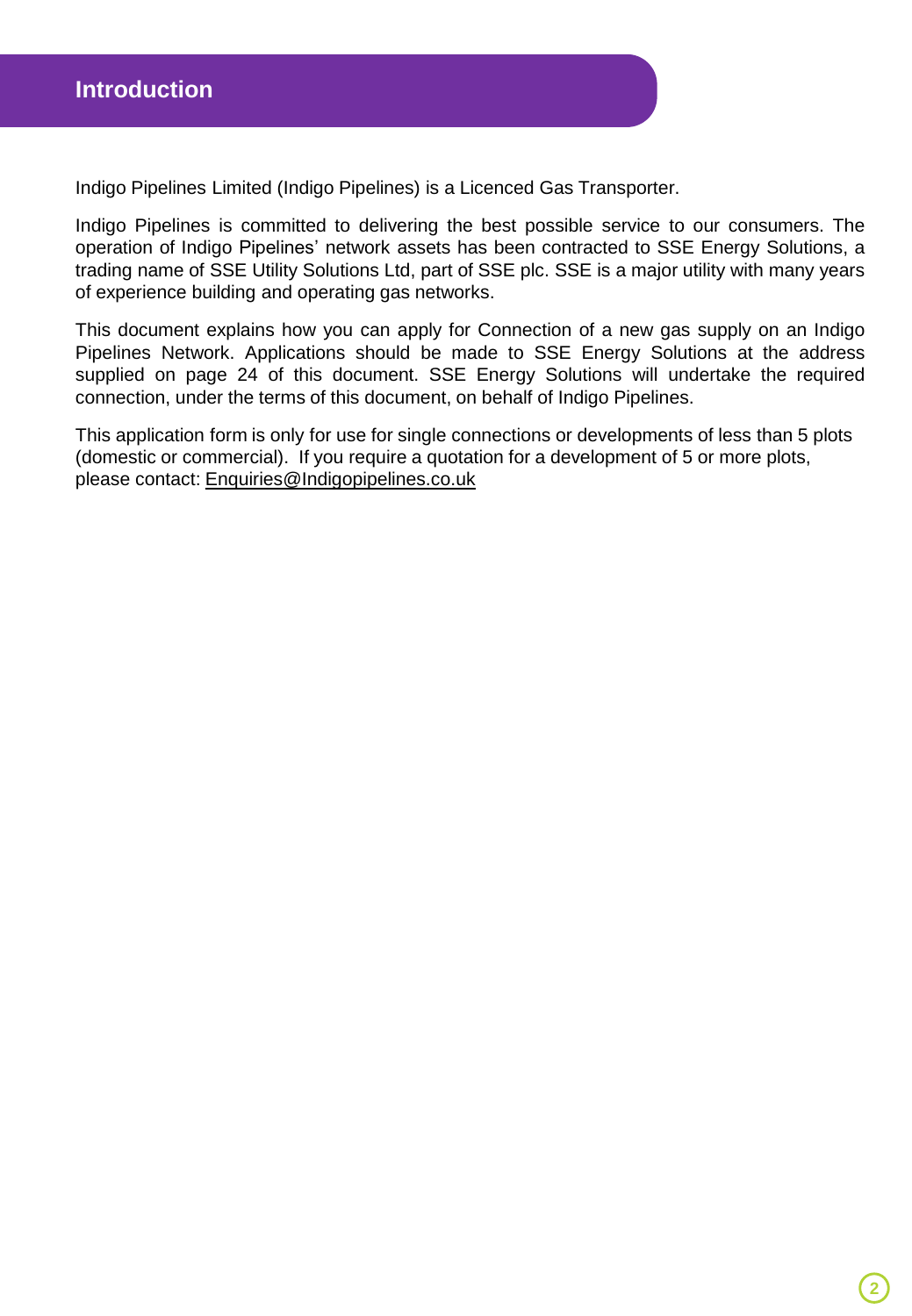# **Contents**

| 1) | <b>Step-by-Step Process</b>                    | Page 4  |
|----|------------------------------------------------|---------|
| 2) | <b>Standards of Service</b>                    | Page 5  |
| 3) | <b>Examples of Connections</b>                 | Page 8  |
| 4) | <b>Approved Gas Meter Boxes</b>                | Page 10 |
| 5) | <b>Connection Charges</b>                      | Page 12 |
| 6) | Important Information                          | Page 13 |
| 7) | Advice on completing your application form     | Page 15 |
| 8) | Application for Connection of a New Gas Supply | Page 16 |
| 9) | <b>Contact Details</b>                         | Page 24 |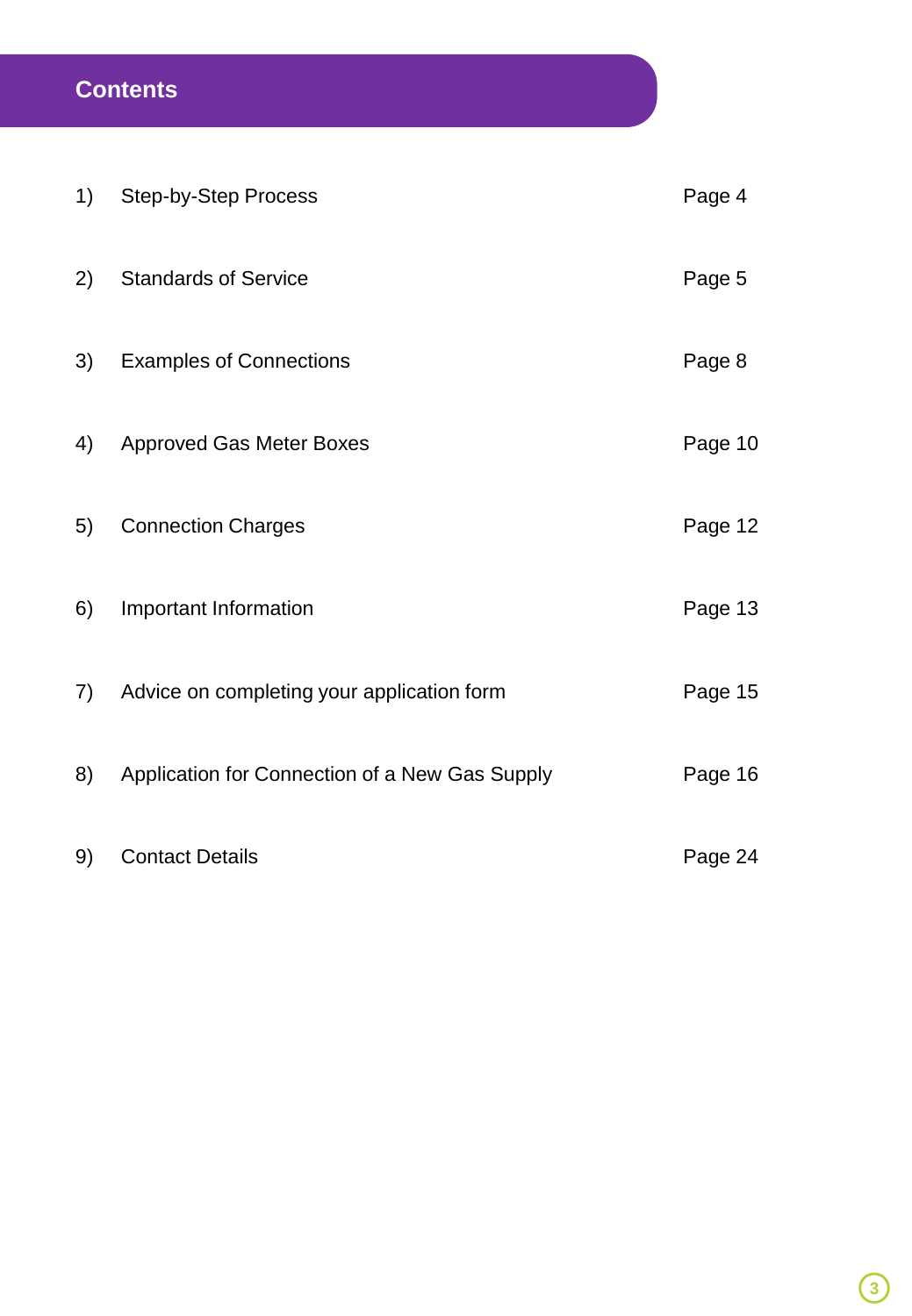# **1) Step-by-Step Process**

**Step 1** Complete application form and return it to SSE Energy **Solutions Step 2** SSE Energy Solutions will make contact with you to confirm receipt of your application form and we have all information required to provide you with a quotation. Within 5 working days **Step 3** SSE Energy Solutions may need to send someone to meet with you to undertake a site survey, our contractor will contact you by telephone to arrange a suitable date and time if this is necessary. **Step 4** SSE Energy Solutions will send your quotation by post or email. Within 4 working days if single Statutory Connection and no site visit required; within 11 working days if small commercial or multiple plots or a visit is required; within 21 days for large commercial plots **Step 5** Should you wish to accept our quotation please complete the acceptance form and return with payment within the validity period of the quotation. **Step 6** SSE Energy Solutions will contact you to confirm we have received your acceptance and payment. Within 5 working days **Step 7** Our contractor will contact you by telephone to agree a date for the work to start and finish, a letter to confirm agreed dates will follow. Within 5 – 20 working days **Please note that this timescale quoted relates to the time it takes us to agree a start date with you. This is NOT the time it will take to complete the works. Step 8** Our contractor will contact you by telephone prior to work commencement to ensure site is ready and to confirm the excavation works have been carried out and, where required, the meter box is installed. Approximately 5 working days before works commence **Timescales (Working Days)**

The timescales above are approximate. However, there are some factors that may affect our lead times and these are explained in more detail in the 'Factors affecting timescales' section on page 14.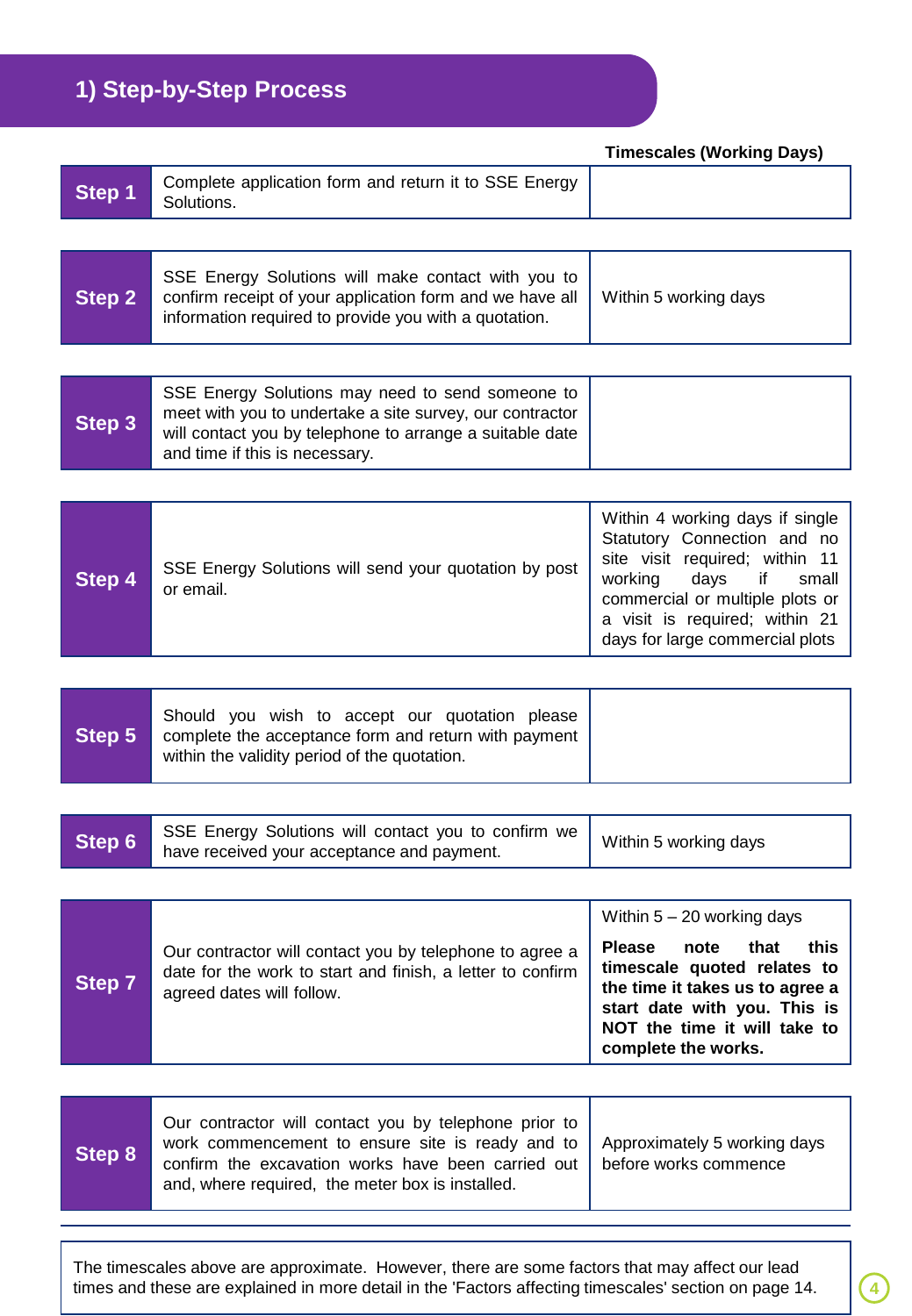Indigo Pipelines and SSE Energy Solutions, as its authorised agent, operate in accordance with a Guaranteed Standards of Performance regime. You will be eligible to receive compensation payments if Indigo Pipelines and SSE Energy Solutions (acting on behalf of Indigo Pipelines) do not meet these standards. In such cases, we will make compensation payments to you directly or via your gas Supplier.

Listed below are the Guaranteed Standards relevant to a new connection request. For our full set of Guaranteed Standards, please refer to our Code of Conduct.

| <b>Standard</b> | <b>Title</b>                                                                        | <b>Description</b>                                                                                                                                                                                                                                                                                                                                                                                                                                                                                                      | <b>Payment</b> | Cap                                                       |
|-----------------|-------------------------------------------------------------------------------------|-------------------------------------------------------------------------------------------------------------------------------------------------------------------------------------------------------------------------------------------------------------------------------------------------------------------------------------------------------------------------------------------------------------------------------------------------------------------------------------------------------------------------|----------------|-----------------------------------------------------------|
| GS4             | Provision<br>0f<br>connection<br>quotations:<br>Standard                            | Indigo Pipelines or SSE Energy Solutions<br>(acting on behalf of Indigo Pipelines) shall<br>provide a Standard quotation for providing<br>a new or altering an existing connection<br>within 6 working days.<br>Where we fail to achieve this, a fixed<br>payment shall be made in respect of the<br>initial failure and each additional day during<br>which the failure continues.<br>If a quotation is found to be inaccurate it<br>shall be treated as if it was not provided on<br>time                             | £20            | Capped<br>at<br>the<br>lesser of £500 or<br>contract sum  |
| GS5             | <b>Provision</b><br>οf<br>connection<br>quotations:<br>Non-Standard                 | Indigo Pipelines or SSE Energy Solutions<br>(acting on behalf of Indigo Pipelines) shall<br>provide a Non-Standard quotation for<br>providing a new or altering an existing<br>connection within 11 working days.<br>Where we fail to achieve this, a fixed<br>payment shall be made in respect of the<br>initial failure and each additional day during<br>which the failure continues.<br>If a quotation is found to be inaccurate it<br>shall be treated as if it was not provided on<br>time                        | £20            | Capped<br>at the<br>lesser of £500 or<br>contract sum     |
| GS <sub>6</sub> | <b>Provision</b><br>οf<br>connection<br>quotations:<br>Non-Standard<br>load >275kwh | Indigo Pipelines or SSE Energy Solutions<br>(acting on behalf of Indigo Pipelines) shall<br>provide a Non-Standard quotation for<br>providing a new or altering an existing<br>connection with a load >275kwh within 21<br>working days.<br>Where we fail to achieve this, a fixed<br>payment shall be made in respect of the<br>initial failure and each additional day during<br>which the failure continues.<br>If a quotation is found to be inaccurate it<br>shall be treated as if it was not provided on<br>time | £40            | Capped<br>the<br>at<br>lesser of £1000 or<br>contract sum |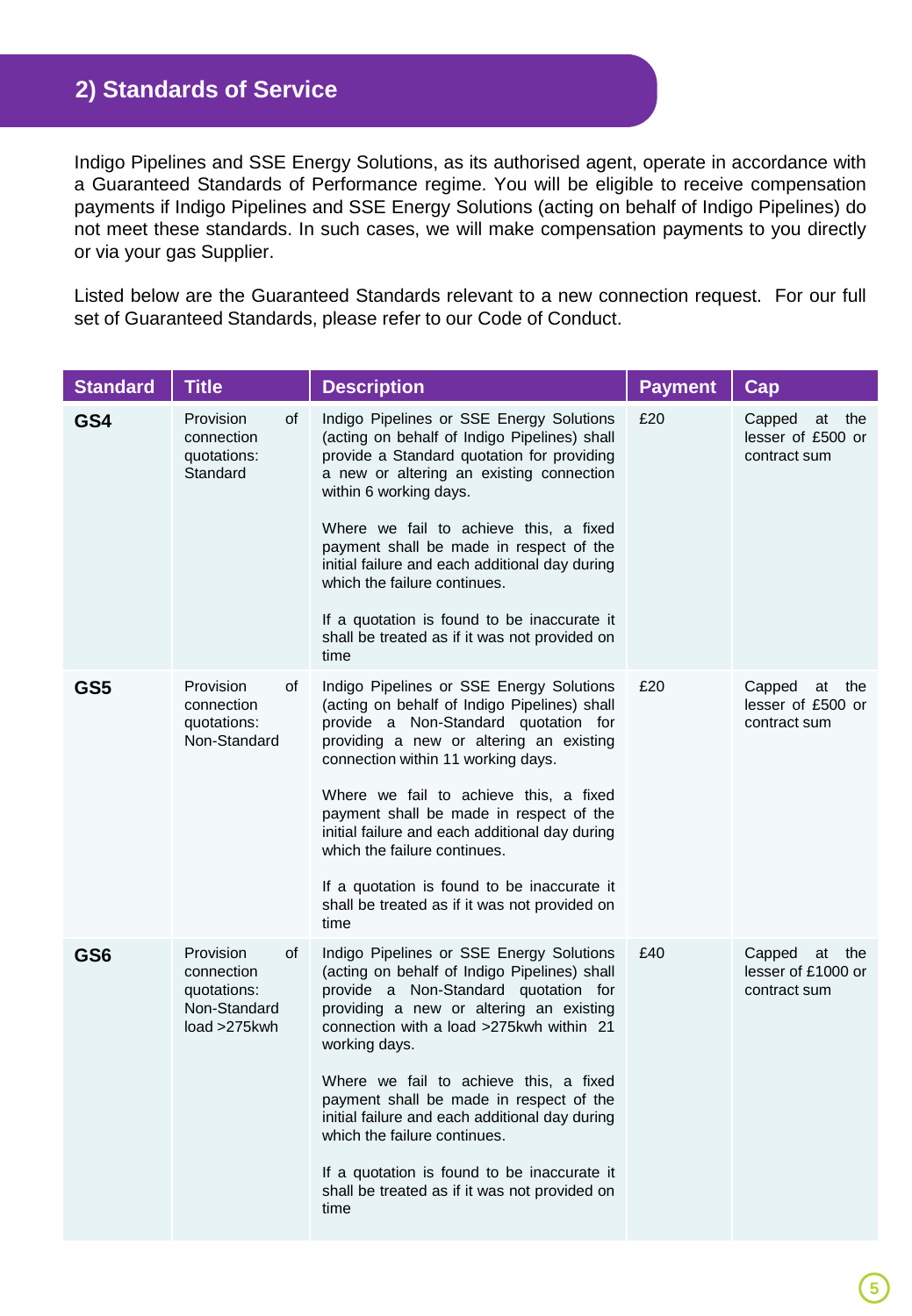| <b>Standard</b> | <b>Title</b>                                                                                                                | <b>Description</b>                                                                                                                                                                                                                                                                                                                                                                                                                                | <b>Payment</b>                                                                                                                                                                                             | Cap                                                                                                                                                                                    |
|-----------------|-----------------------------------------------------------------------------------------------------------------------------|---------------------------------------------------------------------------------------------------------------------------------------------------------------------------------------------------------------------------------------------------------------------------------------------------------------------------------------------------------------------------------------------------------------------------------------------------|------------------------------------------------------------------------------------------------------------------------------------------------------------------------------------------------------------|----------------------------------------------------------------------------------------------------------------------------------------------------------------------------------------|
| GS7             | Accuracy of<br>Connection<br>Quotations                                                                                     | Where a customer challenges a quotation<br>under Indigo Pipelines' published accuracy<br>scheme and the quotation is found to be<br>inaccurate Indigo Pipelines shall refund any<br>overcharge that has been made.                                                                                                                                                                                                                                | Refund overcharge                                                                                                                                                                                          |                                                                                                                                                                                        |
| GS8             | Response to<br>land enquiries                                                                                               | Indigo Pipelines or SSE Energy Solutions<br>(acting on behalf of Indigo Pipelines) shall<br>respond to a land enquiry in respect of a new<br>connection or alteration of an existing<br>connection within five working days. Where we<br>fail to achieve this, a fixed payment will be<br>made in respect of the initial failure and each<br>additional day during which the failure<br>continues.                                                | £80                                                                                                                                                                                                        | Capped at<br>£500 for<br>≤ 275 kWh<br>per hour<br>Capped at<br>£1000 for ><br>275 kWh<br>per hour                                                                                      |
| GS9             | Offering a date<br>for<br>commencement<br>and substantial<br>completion of<br>connection<br>work $\leq$ 275 kWh<br>per hour | Where a customer has accepted a quotation,<br>Indigo Pipelines or SSE Energy Solutions<br>(acting on behalf of Indigo Pipelines) shall<br>offer a date for commencement of the work<br>and substantial completion within 20 working<br>days from receipt of the acceptance. Where<br>we fail to achieve this, a fixed payment will be<br>made in respect of the initial failure and each<br>additional day during which the failure<br>continues. | £40                                                                                                                                                                                                        | Capped at<br>lesser of<br>£500 or<br>contract<br>sum                                                                                                                                   |
| <b>GS10</b>     | Offering a date<br>for<br>commencement<br>and substantial<br>completion of<br>connection<br>work $> 275$ kWh<br>per hour    | Where a customer has accepted a quotation,<br>Indigo Pipelines or SSE Energy Solutions<br>(acting on behalf of Indigo Pipelines) shall<br>offer a date for commencement of the work<br>and substantial completion within 20 working<br>days from receipt of the acceptance. Where<br>we fail to achieve this, a fixed payment will be<br>made in respect of the initial failure and each<br>additional day during which the failure<br>continues. | £80                                                                                                                                                                                                        | Capped at<br>lesser of<br>£1000 or<br>contract<br>sum                                                                                                                                  |
| <b>GS11</b>     | Completion of<br>the work on the<br>agreed date                                                                             | Where Indigo Pipelines or SSE Energy<br>Solutions (acting on behalf of Indigo Pipelines)<br>fails to substantially complete a connection on<br>the date agreed with the customer, a payment<br>will be made in respect of the initial failure and<br>each additional day during which the failure<br>continues.                                                                                                                                   | Quotation is<br>$\leq$ £1000:<br>£40<br>$> £1000 - £4000$ :<br>Lesser of £200 or<br>5% of contract sum<br>$> £4000 - £20000$ :<br>£200<br>$>$ £20000 - £50000:<br>£200<br>$> £50000 -$<br>£100000:<br>£300 | Capped at<br>lesser of<br>£400 or<br>contract<br>sum<br>Capped at<br>50% of<br>contract<br>sum<br>Capped at<br>50% of<br>contract<br>sum<br>Capped at<br>£10000<br>Capped at<br>£18000 |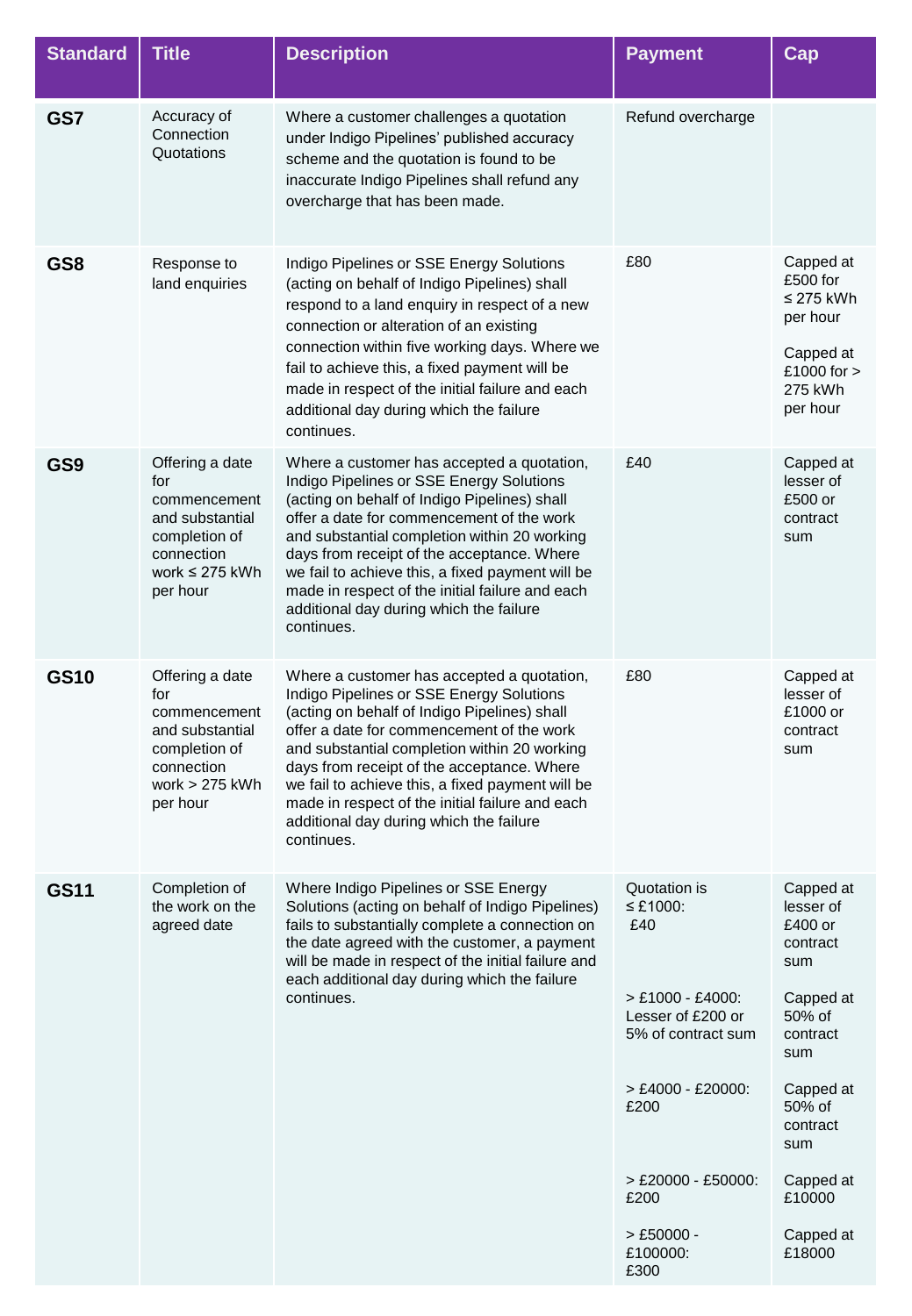| <b>GS12</b> | Notifying customers<br>and making<br>payments owed<br>under the Standards | Indigo Pipelines or SSE Energy Solutions<br>(acting on behalf of Indigo Pipelines) shall<br>make payment in respect of a failure to meet                                                                                                                                                                                                                                                                                                                                                                                                                                                                                                                                                                                                                                                                                                                                                                                                                                                                                                                                                                                                                                                                                                                                                                                                                                                                                                                                                                                                                                                                                                                                                                                                                                                                                                                                                                                                                                                                                                                                  | £40 |                   |
|-------------|---------------------------------------------------------------------------|---------------------------------------------------------------------------------------------------------------------------------------------------------------------------------------------------------------------------------------------------------------------------------------------------------------------------------------------------------------------------------------------------------------------------------------------------------------------------------------------------------------------------------------------------------------------------------------------------------------------------------------------------------------------------------------------------------------------------------------------------------------------------------------------------------------------------------------------------------------------------------------------------------------------------------------------------------------------------------------------------------------------------------------------------------------------------------------------------------------------------------------------------------------------------------------------------------------------------------------------------------------------------------------------------------------------------------------------------------------------------------------------------------------------------------------------------------------------------------------------------------------------------------------------------------------------------------------------------------------------------------------------------------------------------------------------------------------------------------------------------------------------------------------------------------------------------------------------------------------------------------------------------------------------------------------------------------------------------------------------------------------------------------------------------------------------------|-----|-------------------|
|             |                                                                           | a standard to the customer within 20<br>working days. Where we fail to achieve this<br>level of service, a fixed compensation<br>payment will be made.<br><b>Specific exemptions include:</b><br>if there is a genuine dispute between the<br>relevant customer and Indigo Pipelines or<br>SSE Energy Solutions (acting on behalf of<br>Indigo Pipelines).                                                                                                                                                                                                                                                                                                                                                                                                                                                                                                                                                                                                                                                                                                                                                                                                                                                                                                                                                                                                                                                                                                                                                                                                                                                                                                                                                                                                                                                                                                                                                                                                                                                                                                                |     |                   |
| <b>GS14</b> | Responding to<br>complaints                                               | Where Indigo Pipelines receives a verbal or<br>complaint<br>relating<br>written<br>its<br>to<br>transportation business to which it would<br>reasonably expect the customer would<br>anticipate a response, Indigo Pipelines or<br>SSE Energy Solutions acting on behalf of<br>Pipelines)<br>shall<br>Indigo<br>despatch<br>a<br>substantive response to the customer within<br>10 working days from the date of the receipt.<br>In the case of a complaint which requires a<br>visit to the premises or the making of<br>enquiries of persons who are not employees<br>of Indigo Pipelines or SSE Energy Solutions,<br>we shall despatch an initial response to the<br>customer within 10 working days explaining<br>why a substantive response cannot be<br>despatched<br>immediately, including<br>the<br>name, telephone number and address of an<br>employee who the customer can contact<br>about the complaint.<br>Indigo Pipelines or SSE Energy Solutions<br>(acting on behalf of Indigo Pipelines) shall<br>subsequently follow the initial response with<br>substantive response within the 20<br>a<br>working days. If we fail to achieve this, we<br>will make a fixed compensation payment to<br>the customer. Further compensation will be<br>paid for each additional period of five<br>workings day until the response is<br>despatched.<br><b>Specific exemptions include:</b><br>where the customer has informed Indigo<br>Pipelines or SSE Energy Solutions that he<br>does not wish to pursue his complaint.<br>Where Indigo Pipelines and / or SSE Energy<br>Solutions is unable to contact the customer<br>or relevant persons other than employees of<br>Indigo Pipelines or SSE Energy Solutions or<br>had contacted such other persons but had<br>not received a reply, despite having<br>demonstrably taken all reasonable steps to<br>do so.<br>If a site visit is required, where the customer<br>requests an appointment for the site visit<br>that is outside the prescribed period.<br>Where the complaint was frivolous or<br>vexatious. | £40 | Capped at<br>£200 |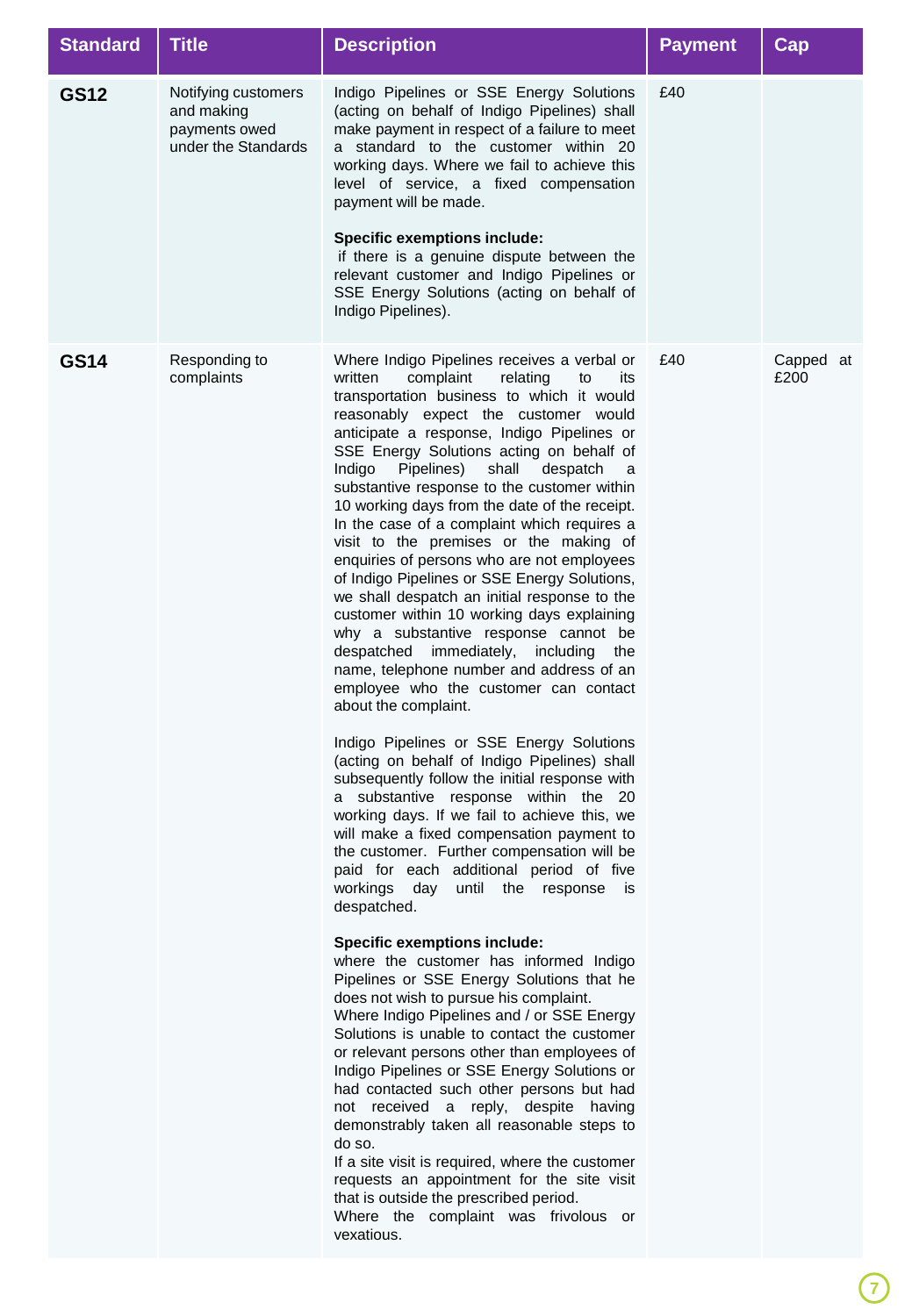# **3) Examples of Connections**

You decide the location of the meter to be installed. We will confirm to you whether the required position is acceptable, and work with you to find an alternative if your original choice is not suitable.

Meter boxes should, wherever possible, be located at the front of the building or within 2m of the front of the building on the side wall. All services are to be the shortest route , normally perpendicular to the gas main and must also only run within the boundary of the property they supply.

#### **1) Front of Property (1)**

Meter is located on external front wall, within your garden



#### **2) Front of Property (2)**

Meter is located on external front wall, directly adjacent to public pavement.

In this instance it should be noted that due to safety considerations a built-in meter box may be the only acceptable option.

As this may also requires work in the Public Highway a bespoke quotation may be necessary.

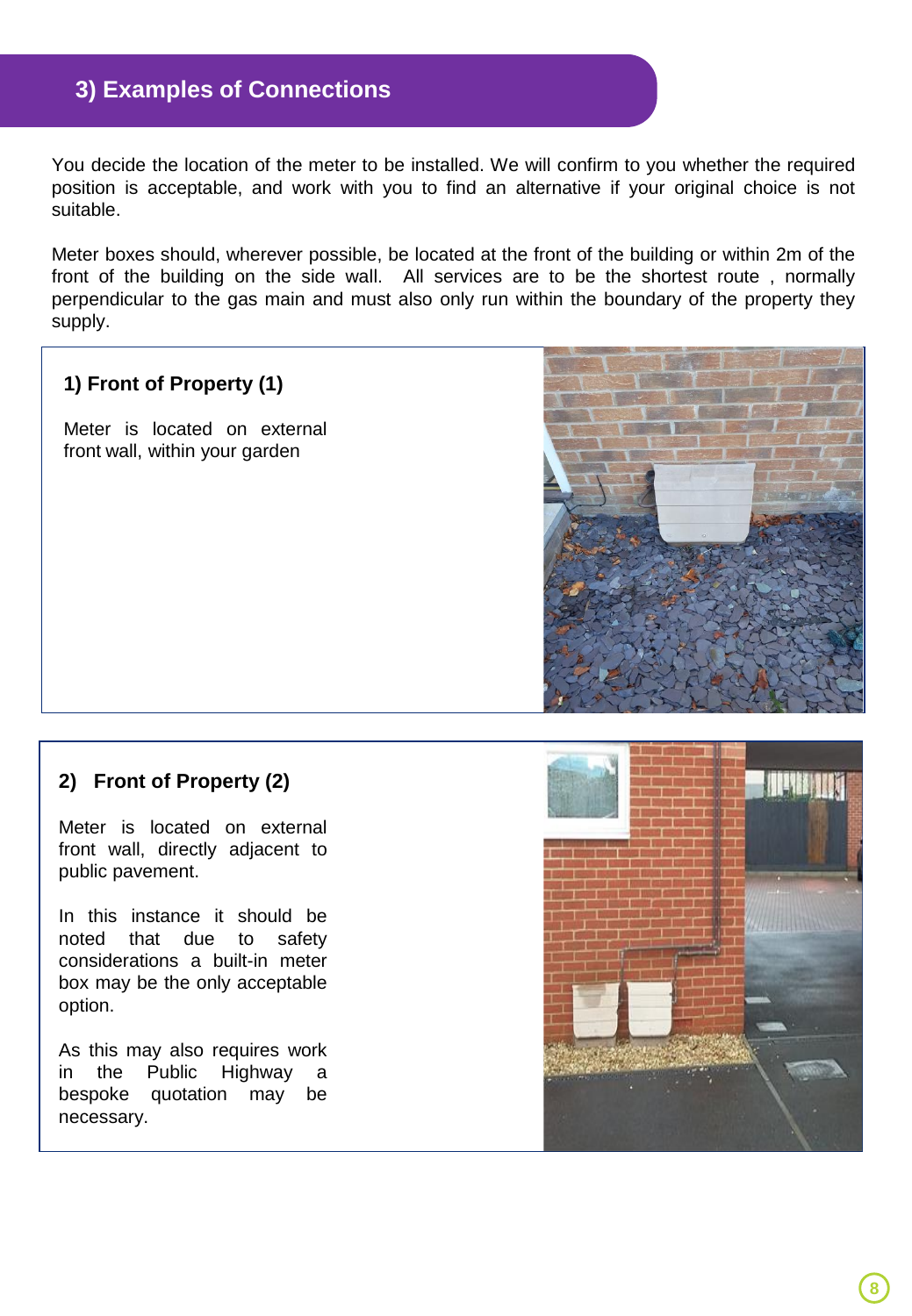# **3)** Side of Property

Meter is located on external side wall of property, within your garden and within 2**m** of front property boundary.



#### **4) Garage Entry**

Meter is located on external side wall of property, within your garage and within 2m of front property boundary



#### **5) Commercial Properties**

Kiosk must be located on site boundary so engineers can gain safe access for inspection and maintenance

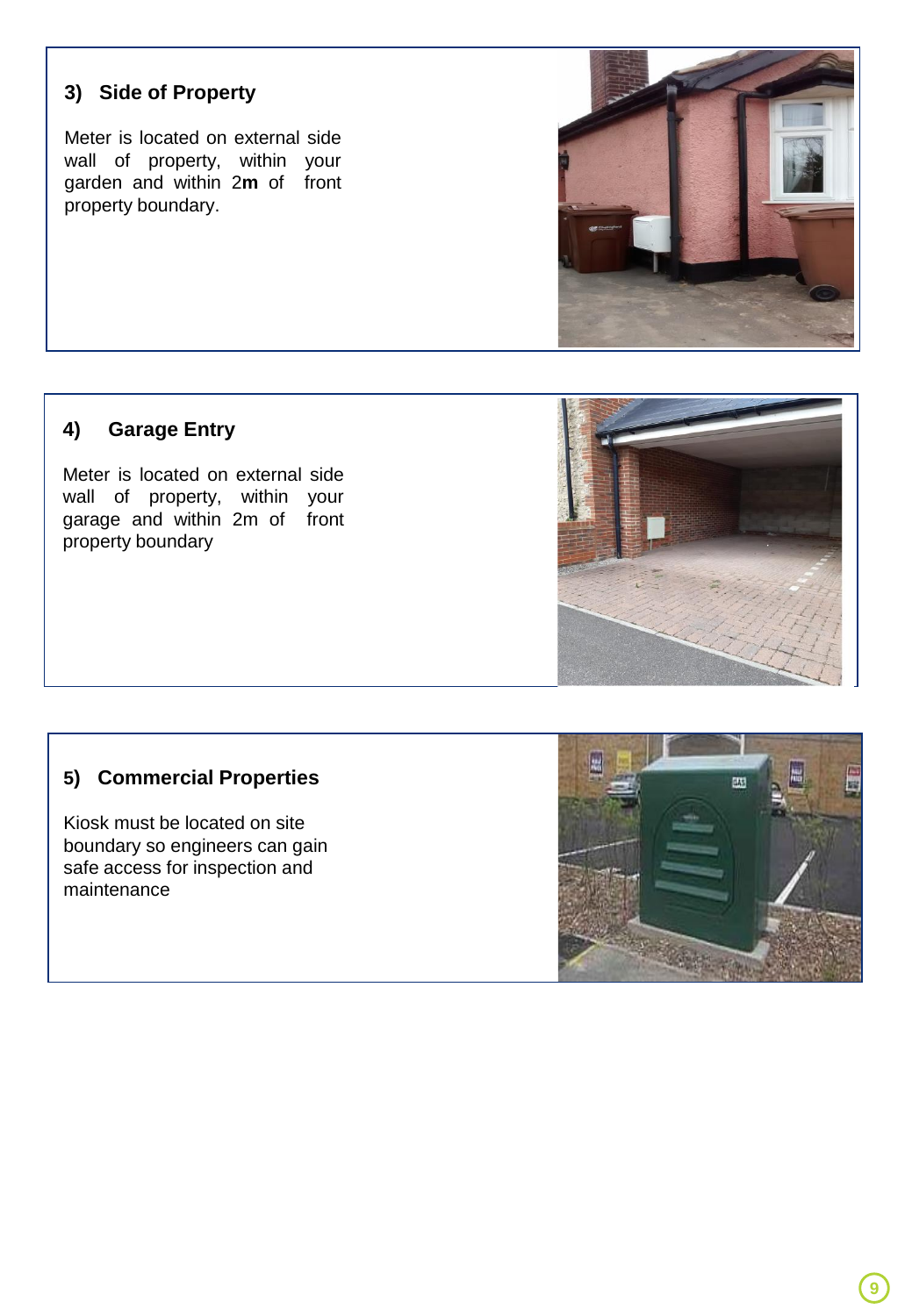**10**

# **4) Approved Gas Meter Boxes**

We can supply and install the following meter box types

#### **MITRAS UNIBOX – UB2**

Height 500mm. Width 459mm

The UNIBOX is the preferred semi-concealed meter box and may be surface mounted or submerged into the ground by up to 75mm.

This box avoids potential water ingress problems associated with conventional semi-concealed meter boxes when correctly fitted.

**We can supply and install this Meter box upon request**

# **Surface Mounted Meter Box**

Dimensions H 503mm x W 408mm x D 224mm.

This box bolts straight onto your outside wall.

It is not suitable for use on walls which face directly onto pavements, public footpaths or shared access routes due to its depth.

**We can supply and install this Meter box upon request**

# **Commercial Meter Housing**

We can provide and install kiosks within the range of GC2 to GC7. You must prepare a suitable base for the kiosk prior to commencement of installation.

If you require a kiosk larger than GC7, it will need to be custom built. Contact your Gas Supplier to discuss your requirements.



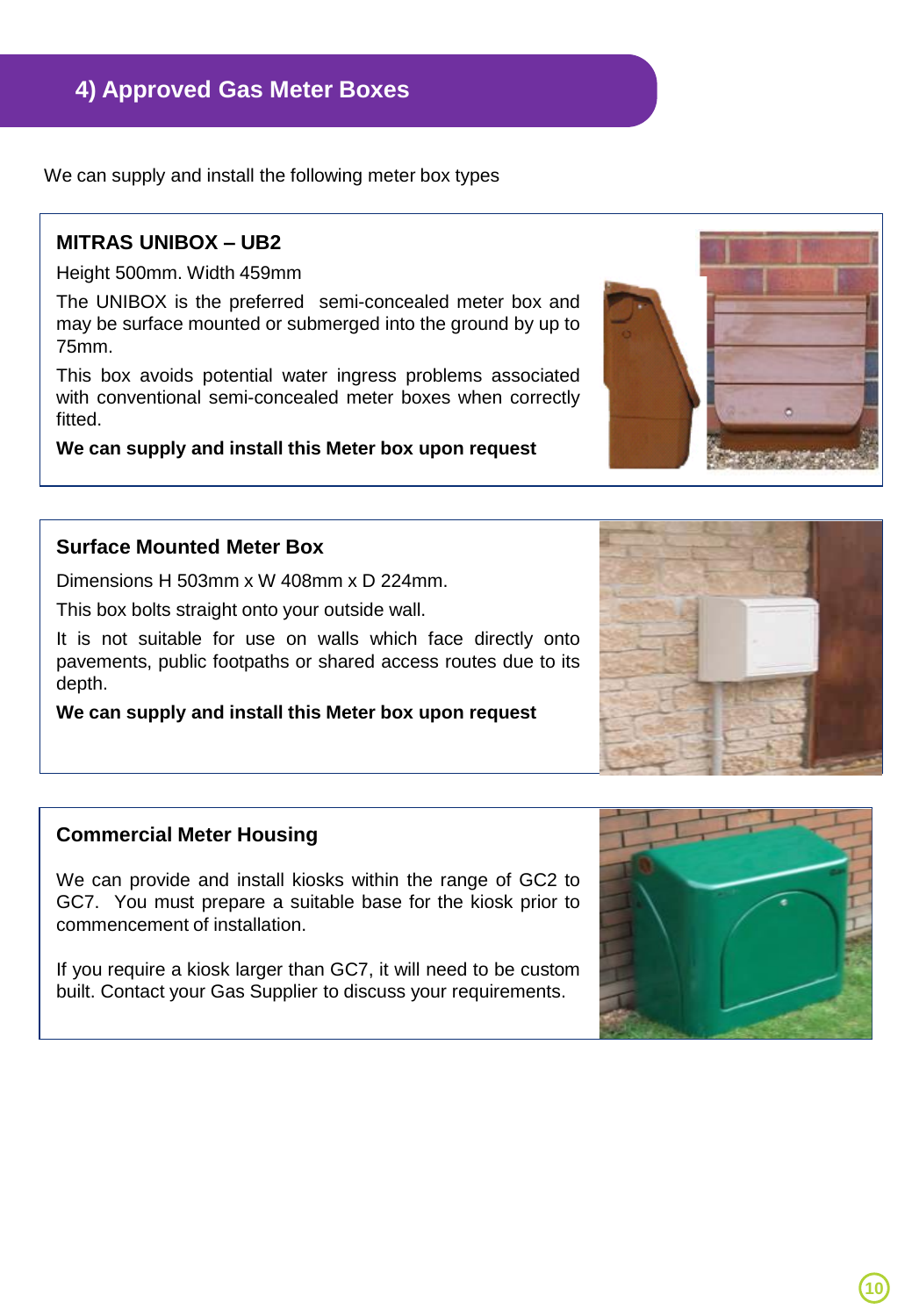#### **Obtaining Approved Meter Boxes**

Should you wish to purchase and install your own meter box, all approved meter boxes are widely available from leading UK Builders Merchants.

Other approved meter box types are shown below.

#### **Built-in or Cavity Meter Box**

The Box must comply with BS 8499: 2009

Dimensions H 595mm x W 409mm x D 210mm.

This box is actually built in to the structure of the wall.

It is very important that the box slots into the recess. No drill holes should be used to secure the box as this would allow any escaping gas to enter a cavity of the building and render the box unsafe.

**Your Builder must supply and install this Meter box**

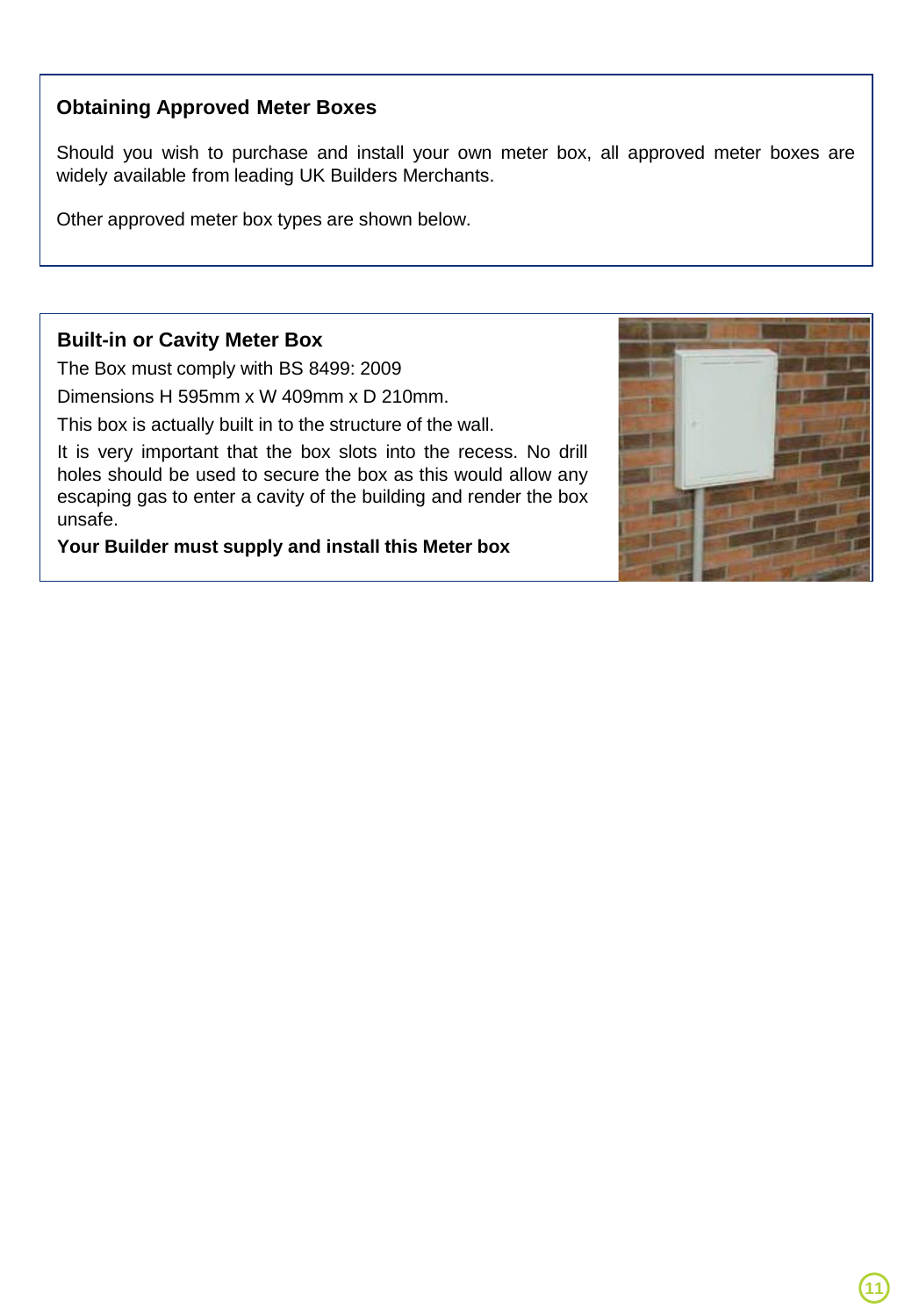#### **Statement of Charges**

Our Connection Charges Statement sets out the methodology used the determine the charges for gas connections to domestic properties located within 23 metres of an existing Indigo Pipelines gas main. Other types of connection are subject to bespoke quotation, with the charge being cost reflective.

Our Connection Charges Statement is available to download from our website and can be emailed to you upon request.

[https://www.indigonetworks.co.uk/regulatory-gas-files/](https://geco.uk.ssegroup.net/https:/www.indigonetworks.co.uk/regulatory-gas-files/)

#### **Connections for Fuel Poor Customers**

You may be eligible for financial assistance towards the cost of your new gas connection if you are designated as Fuel Poor. The Fuel Poor Network Extension Scheme is delivered by Gas Transporters in partnership with other organisations. It aims to help vulnerable and fuel poor households switch to a natural gas or heat network to heat their homes. The scheme provides funding to eligible households which helps cover the costs of connecting to a gas or heat network.

Eligible customers that can qualify for the fuel poor discount scheme are those that:

• Reside within the 25% most deprived areas, as measured by the Government's Index of Multiple Deprivation (IMD); or

• are eligible for support under Home Heating Cost Reduction Obligation in England, Wales and Scotland Nest in Wales or the Home Energy Efficiency Programmes in Scotland; or

• You must be in fuel poverty based on the latest government definition or indicator, currently:

In England, the Low-Income High-Cost Indicator where a household's income is below the poverty line (taking into account energy costs) and its energy costs are higher than is typical for its household type

In Scotland and Wales, a household spends more than 10% of disposable income on all household fuel use

If you think you may be eligible for funding, please contact us and we will advise you of the Fuel Poor agency for your area who can assess your eligibility and provide additional services. We will use the Ofgem voucher calculator to assess the voucher value available to you. In most cases, the voucher will cover the cost of the connection, however, if the cost of the work required to make the connection is greater than the voucher value, you will be required to contribute.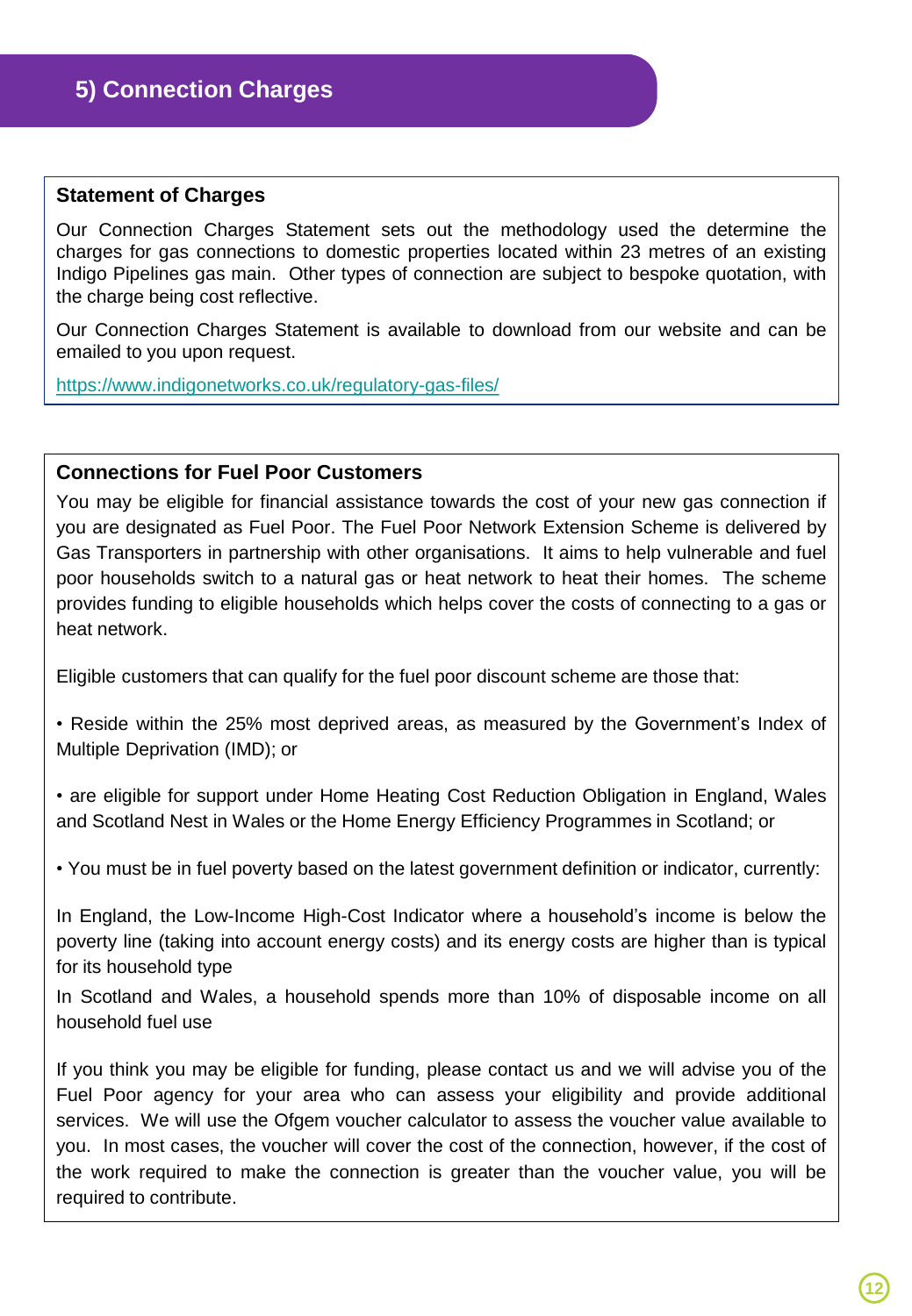#### **Connection Criteria**

The new gas service installation must fulfil the following criteria:

- Service pipe will be owned by Indigo Pipelines;
- Service pipe diameter 32mm polyethylene/1" metallic, or less;
- Operating at a pressure of below 2barg;
- The total length of the service pipe is not more than 20 metres;
- No unusual security or similar access restrictions apply e.g. where property is located within a secure military base a standard charge will not be applicable;
- At the time of the request the customer does not anticipate that the completion of the works will be affected by any unusual health, safety or environmental risks – e.g. working under scaffolding erected by others, the presence of asbestos dust etc.
- Where customer is to carry out excavation work themselves, they will provide a suitable trench of minimum 450mm depth to SSE Energy Solutions requirements.
- Excludes reinstatement of specialist hard surfaces i.e. coloured tarmac, tiles, mosaic or embossed concrete surfaces.
- Customers are also advised to relocate or protect growing plants as SSE Energy Solutions will not replace any that are damaged or destroyed.

#### **Variations and choosing someone to act on your behalf**

We will need access to your property to install your gas service. You need to ensure that your nominated representative is there when we arrive. You must have obtained permission from the property owner for the works.

When we arrive on site we may find a problem that could not have been identified earlier which could result in a change to the overall scope of the work. Therefore we may need to change our contract and send you a new quote to cover any additional/changed work.

If this happens, we may be able to offer you a variation. This may include a change in the price that you or the person acting on your behalf must agree to before we can continue work. The revised price may be higher or lower than the original price quoted.

As a result of all the above, it is essential that whoever you nominate to be on site in your absence is authorised by you to agree to any changes.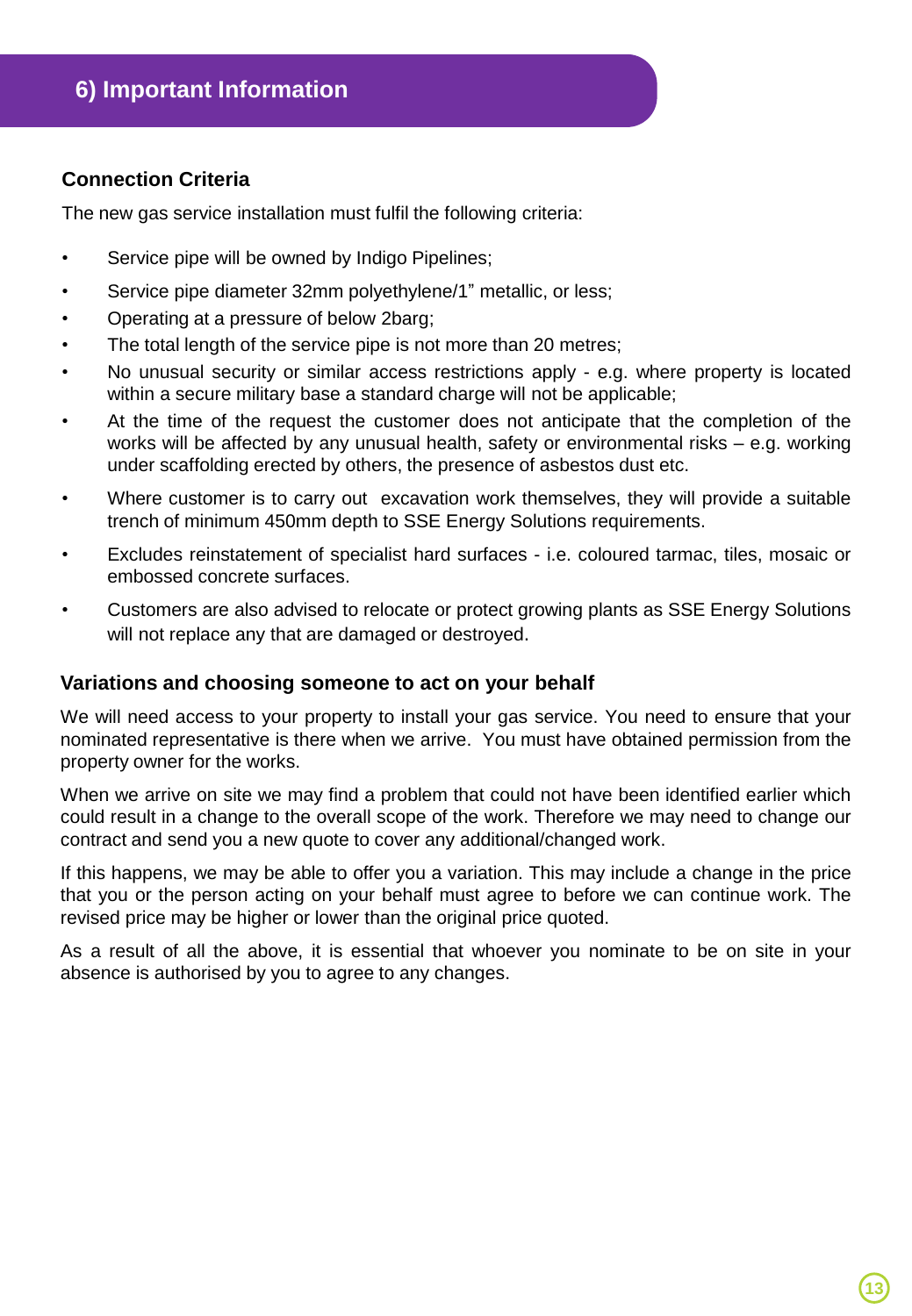#### **Factors that may affect our timescales**

Sometimes, events occur that are out of our control and these may cause a delay to your job being completed. A list of some of these events is detailed below. If any of these do take place then we will notify you and make you aware of any problems that subsequently arise.

| <b>Easements</b><br>and Consents | If you determine that we will need to cross land not owned by you or we<br>determine this through a site survey or land registry check, then we may<br>need to ensure a legal consent or easement is in place. This will need<br>to be negotiated prior to commencement of works on site. Please note<br>that this can lead to delays and may have cost implications |
|----------------------------------|----------------------------------------------------------------------------------------------------------------------------------------------------------------------------------------------------------------------------------------------------------------------------------------------------------------------------------------------------------------------|
|                                  |                                                                                                                                                                                                                                                                                                                                                                      |
| <b>Road Notices</b>              | Where excavation work is required in the public highway, we require<br>permission from the local Highway Authority to carry out.                                                                                                                                                                                                                                     |
|                                  | On occasion we may be required to use temporary traffic lights or even<br>apply for a road closure. In some instances this can cause a delay in<br>work being carried out. We will keep you informed if this is the case.                                                                                                                                            |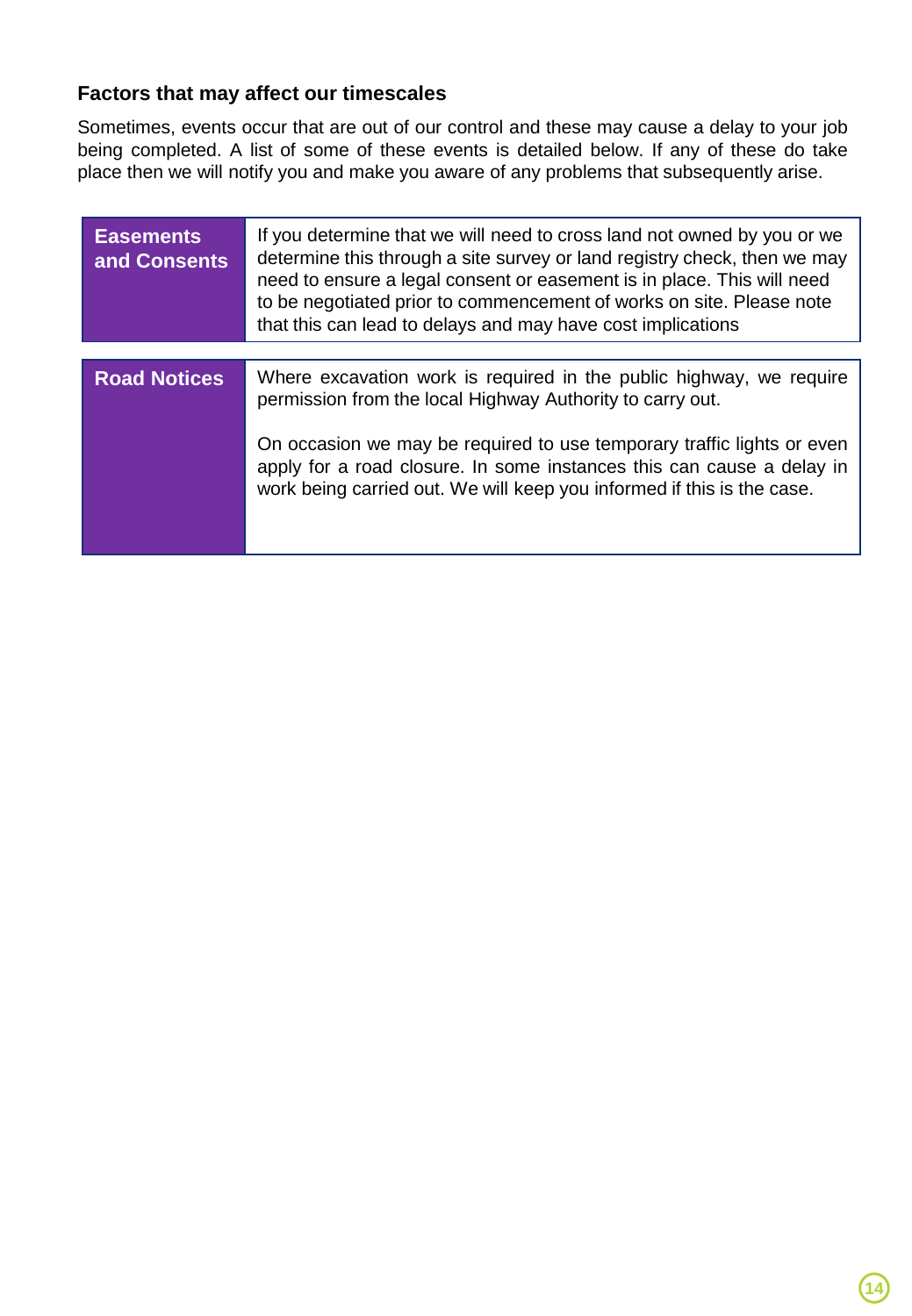#### **Part 4 – Property Sketch and Meter Positions**

We require you to provide a sketch and photographs. This is very important as this gives us an indication of the meter position and any surrounding features that may affect works. Try to be a detailed as possible.

Look out for things such as manhole covers and drains which indicate where other underground services are positioned.

There are other rules about where the meter can be located. Most importantly, it must not be a danger to anyone else and should not be sited where it can be easily damaged. Additionally, it must be in a position where you can easily reach and operate the emergency control valve.

You **cannot** site a meter in the following locations:

- Close to a source of heat or where it will be affected by extreme hot or cold temperatures,
- Within 300mm of the flue of a gas appliance
- Within 150mm of cavity wall air bricks
- Within 150mm of an electricity meter
- Directly beneath a window
- In or near a place where food is stored
- In a place where the meter is likely to rust or come into contact with corrosive chemicals (for example under a kitchen sink)
- Under stairs or in a shared hallway/passageway
- On cement or a floor that may be frequently wet

#### **Part 6 – Installing and Connecting Your Meter**

Your Gas Supplier will provide and install your gas meter. Once we have installed your service pipe you can arrange your meter installation. You will not be able to use your gas until your Supplier has installed a meter.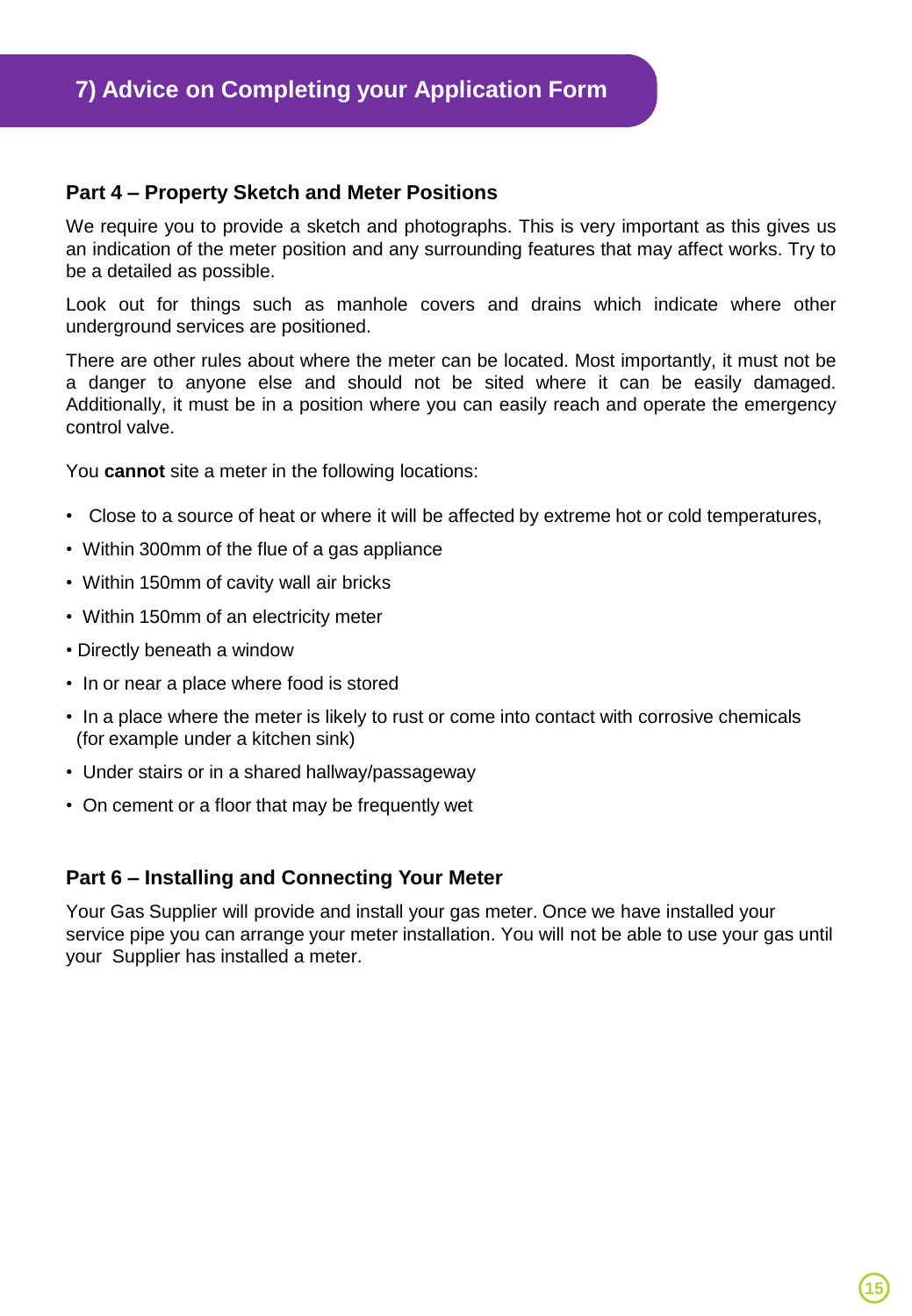# **8) Application for the Connection of a new Gas Service Connected to an Indigo Pipelines Network**

It is essential that you check all guidance notes prior to completion of this application form.

Please ensure that you fully complete all sections. Failure to do so may result in your application being delayed.

| <b>SECTION 1 - Customer and Site Details</b>          |        |                                                                 |                |  |
|-------------------------------------------------------|--------|-----------------------------------------------------------------|----------------|--|
| <b>Customer Details - 'CUSTOMER'</b>                  |        |                                                                 |                |  |
| Name                                                  |        |                                                                 |                |  |
| <b>Correspondence Address:</b>                        |        | <b>Phone Number</b>                                             |                |  |
|                                                       |        | <b>Mobile Number</b>                                            |                |  |
| <b>Postcode</b>                                       |        | e-mail address                                                  |                |  |
| <b>Site Details - 'PREMISES'</b>                      |        |                                                                 |                |  |
| Is the site address the same as the address<br>above? |        | <b>YES</b><br>□                                                 | <b>NO</b><br>◻ |  |
| If NO, please provide details below                   |        |                                                                 |                |  |
| <b>Site Address:</b>                                  |        | Phone<br><b>Site</b><br>contact<br><b>Number</b>                |                |  |
|                                                       |        | <b>Mobile</b><br><b>Site</b><br><b>Contact</b><br><b>Number</b> |                |  |
| <b>Postcode</b>                                       |        | <b>Site</b><br><b>Contact</b><br>e-mail<br>address              |                |  |
| Please tell us in what capacity you are applying?     |        |                                                                 |                |  |
| Owner                                                 | ❏      | <b>Builder/Developer</b>                                        | ❏              |  |
| Occupier                                              | $\Box$ | Self-build                                                      | $\Box$         |  |
| Landlord<br>$\Box$                                    |        | <b>Architect</b>                                                | ❏              |  |
| <b>Consultant</b><br>$\Box$                           |        | <b>Local Authority</b>                                          | $\Box$         |  |
| ❏<br><b>Housing Association</b>                       |        | Other                                                           | ❏              |  |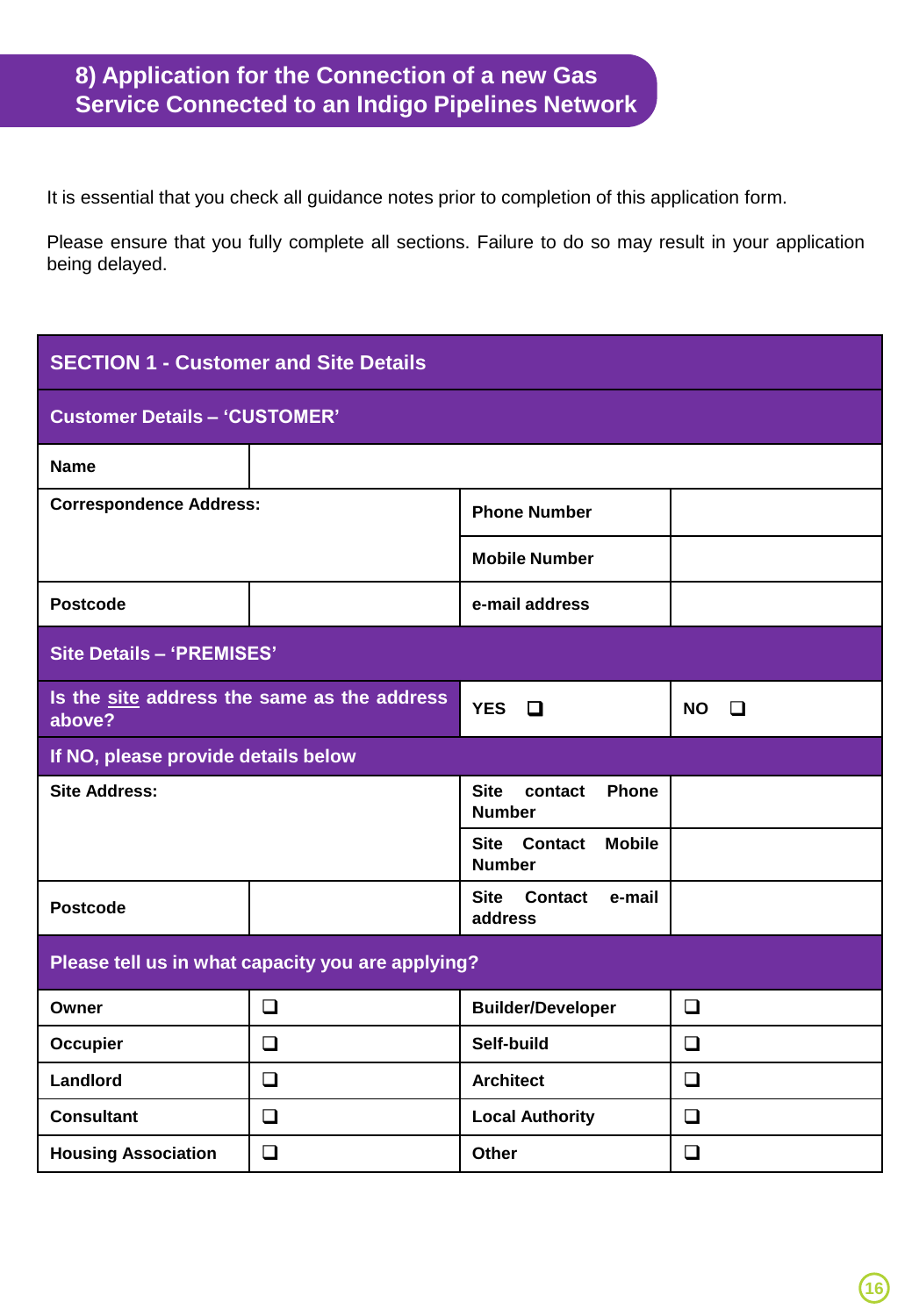| <b>SECTION 2a - Domestic Property Details</b>           |             |                  |                                                                                             |                                            |
|---------------------------------------------------------|-------------|------------------|---------------------------------------------------------------------------------------------|--------------------------------------------|
| development, please provide count of each property type |             |                  | What type of property do you want us to connect? - If this is a multiple property           |                                            |
| <b>Terraced</b>                                         | $\Box$      |                  | Semi-detached                                                                               | ❏                                          |
| <b>Detached</b>                                         | $\Box$      |                  |                                                                                             | □                                          |
| Other (please<br>describe)                              | $\Box$      |                  | <b>Flat</b>                                                                                 | Please state which floor<br>you live<br>on |
| <b>Number of Bedrooms:</b>                              |             |                  |                                                                                             |                                            |
|                                                         |             |                  | If this is a multiple property development, please provide a Housing Schedule               |                                            |
| out                                                     |             |                  | Please give details of special circumstances that may be relevant to the work to be carried |                                            |
| Is the property a listed<br>building?                   | ❏<br>$\Box$ | Yes<br><b>No</b> |                                                                                             |                                            |
| Is the property timber<br>framed?                       | ◻<br>$\Box$ | Yes<br><b>No</b> |                                                                                             |                                            |
| Are the house walls<br>thicker than normal?             | ப<br>◻      | Yes<br>No        |                                                                                             |                                            |
| Yes<br>❏<br>No<br>❏<br><b>Conservation area</b>         |             |                  |                                                                                             |                                            |
| <b>Parking Restrictions</b>                             | ❏<br>❏      | Yes<br>No        |                                                                                             |                                            |
| Other - please give<br>details                          | $\Box$      |                  |                                                                                             |                                            |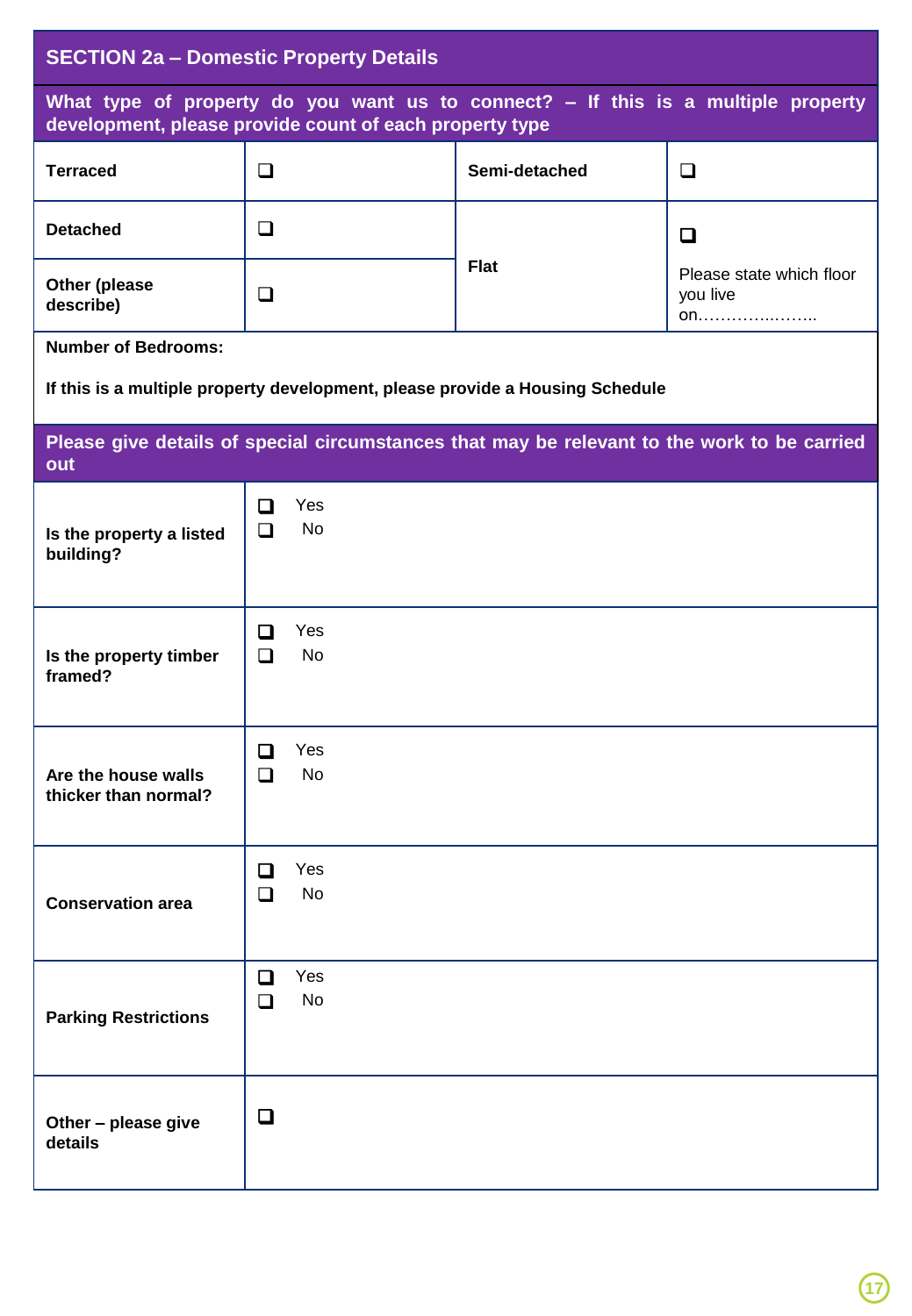| <b>SECTION 2b - Commercial Property Details</b>         |                                                                                     |                                                                                             |                                         |  |
|---------------------------------------------------------|-------------------------------------------------------------------------------------|---------------------------------------------------------------------------------------------|-----------------------------------------|--|
|                                                         | development, please provide count of each property type                             | What type of property do you want us to connect? - If this is a multiple property           |                                         |  |
| <b>Property Type</b>                                    | <b>Number of Properties</b>                                                         | <b>Hourly Load per</b><br>premise (KWH)                                                     | <b>Annual Load per</b><br>premise (KWH) |  |
|                                                         |                                                                                     |                                                                                             |                                         |  |
|                                                         |                                                                                     |                                                                                             |                                         |  |
|                                                         |                                                                                     |                                                                                             |                                         |  |
|                                                         |                                                                                     |                                                                                             |                                         |  |
|                                                         |                                                                                     |                                                                                             |                                         |  |
| <b>Meter Housing</b><br><b>Required?</b>                | <b>Yes</b><br>O<br><b>No</b><br>$\Box$                                              |                                                                                             |                                         |  |
| <b>Booster or</b><br><b>Compressor to be</b><br>fitted? | Yes - a Non-Typical Load form will need to be completed<br>❏<br><b>No</b><br>$\Box$ |                                                                                             |                                         |  |
| out                                                     |                                                                                     | Please give details of special circumstances that may be relevant to the work to be carried |                                         |  |
| Is the property a listed<br>building?                   | <b>Yes</b><br>❏<br><b>No</b><br>$\Box$                                              |                                                                                             |                                         |  |
| Are the walls thicker<br>than normal?                   | <b>Yes</b><br>❏<br><b>No</b><br>$\Box$                                              |                                                                                             |                                         |  |
| <b>Conservation area</b>                                | <b>Yes</b><br>o<br><b>No</b><br>◘                                                   |                                                                                             |                                         |  |
| <b>Parking Restrictions</b>                             | <b>Yes</b><br>□<br><b>No</b><br>$\Box$                                              |                                                                                             |                                         |  |
| Other - please give<br>details                          | $\Box$                                                                              |                                                                                             |                                         |  |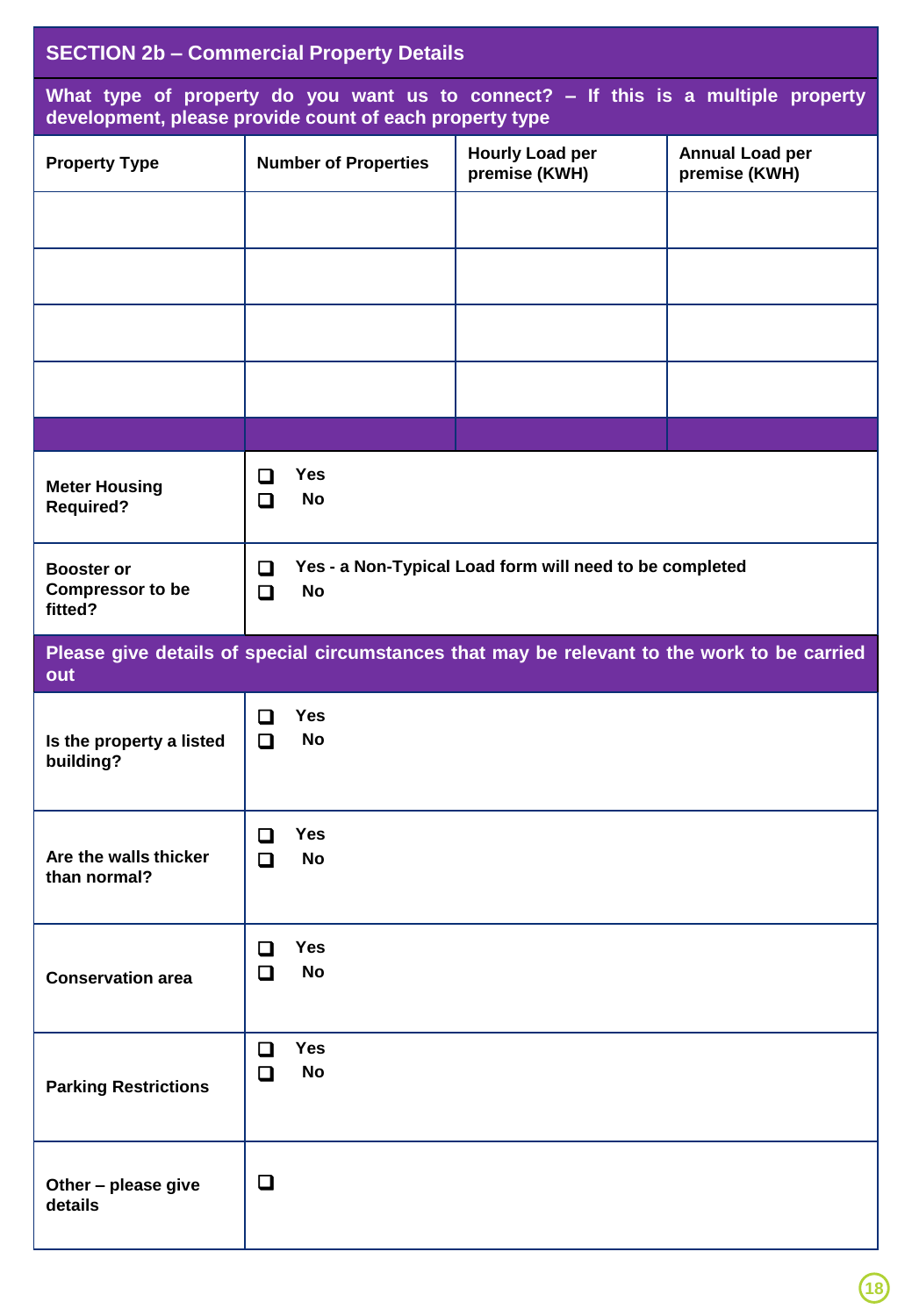| <b>SECTION 3 - Meter Box Details</b> |                                                                            |                            |  |  |  |
|--------------------------------------|----------------------------------------------------------------------------|----------------------------|--|--|--|
|                                      | Where will your meter/meter box located?                                   |                            |  |  |  |
| <b>Front external wall</b>           | □                                                                          |                            |  |  |  |
| Side external wall                   | ப                                                                          |                            |  |  |  |
| <b>Other</b>                         | $\overline{\phantom{a}}$                                                   |                            |  |  |  |
|                                      | Please confirm the meter box type you require                              |                            |  |  |  |
| Meter box type                       | □ Surface-Mounted<br>$\Box$ Built-in<br>Commercial meter housing<br>$\Box$ | $\Box$ MITRAS UNIBOX - UB2 |  |  |  |
|                                      | Please refer to Section 2 - 'Approved Gas Meter Boxes' for advice          |                            |  |  |  |
|                                      |                                                                            |                            |  |  |  |
|                                      |                                                                            |                            |  |  |  |
|                                      |                                                                            |                            |  |  |  |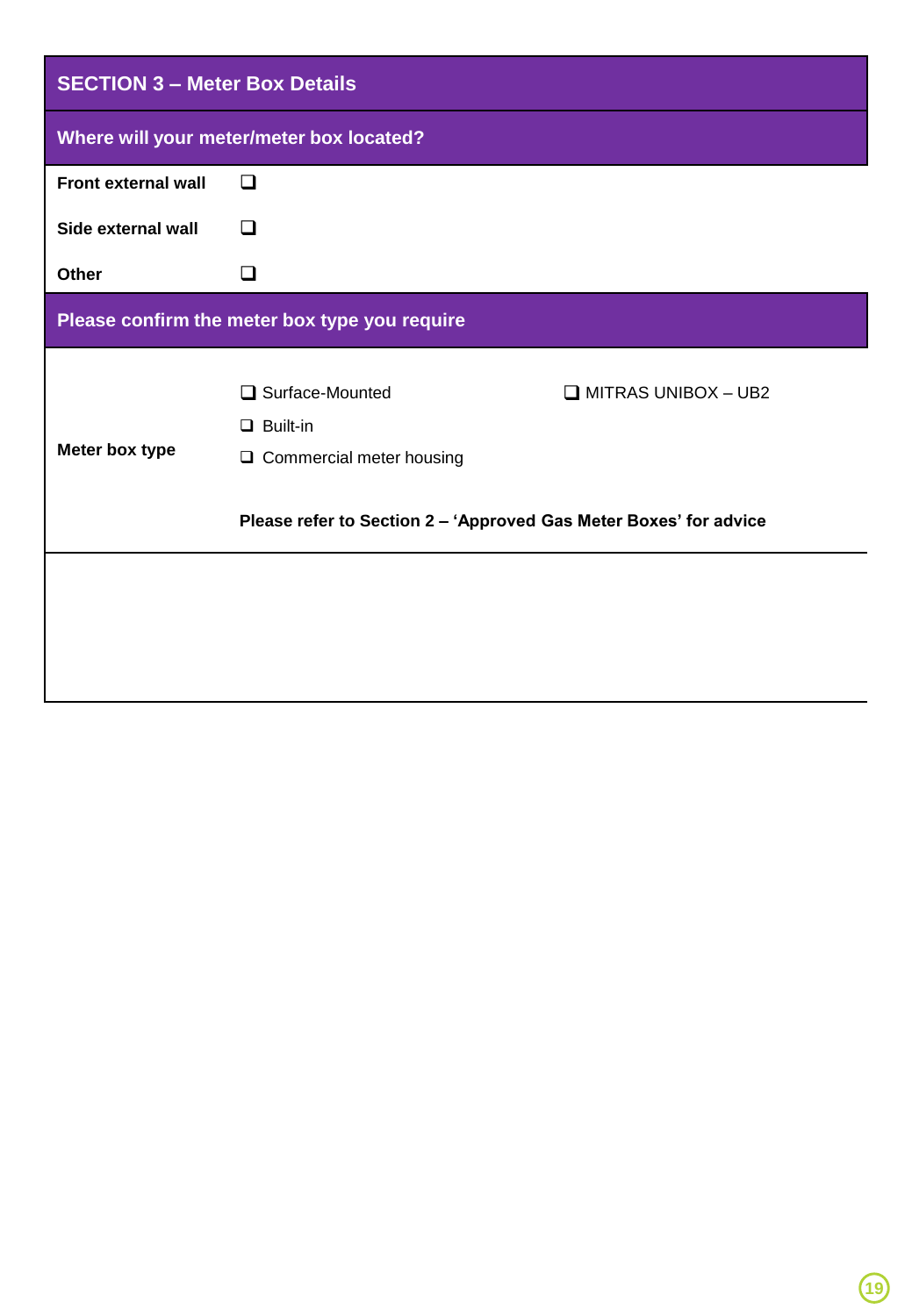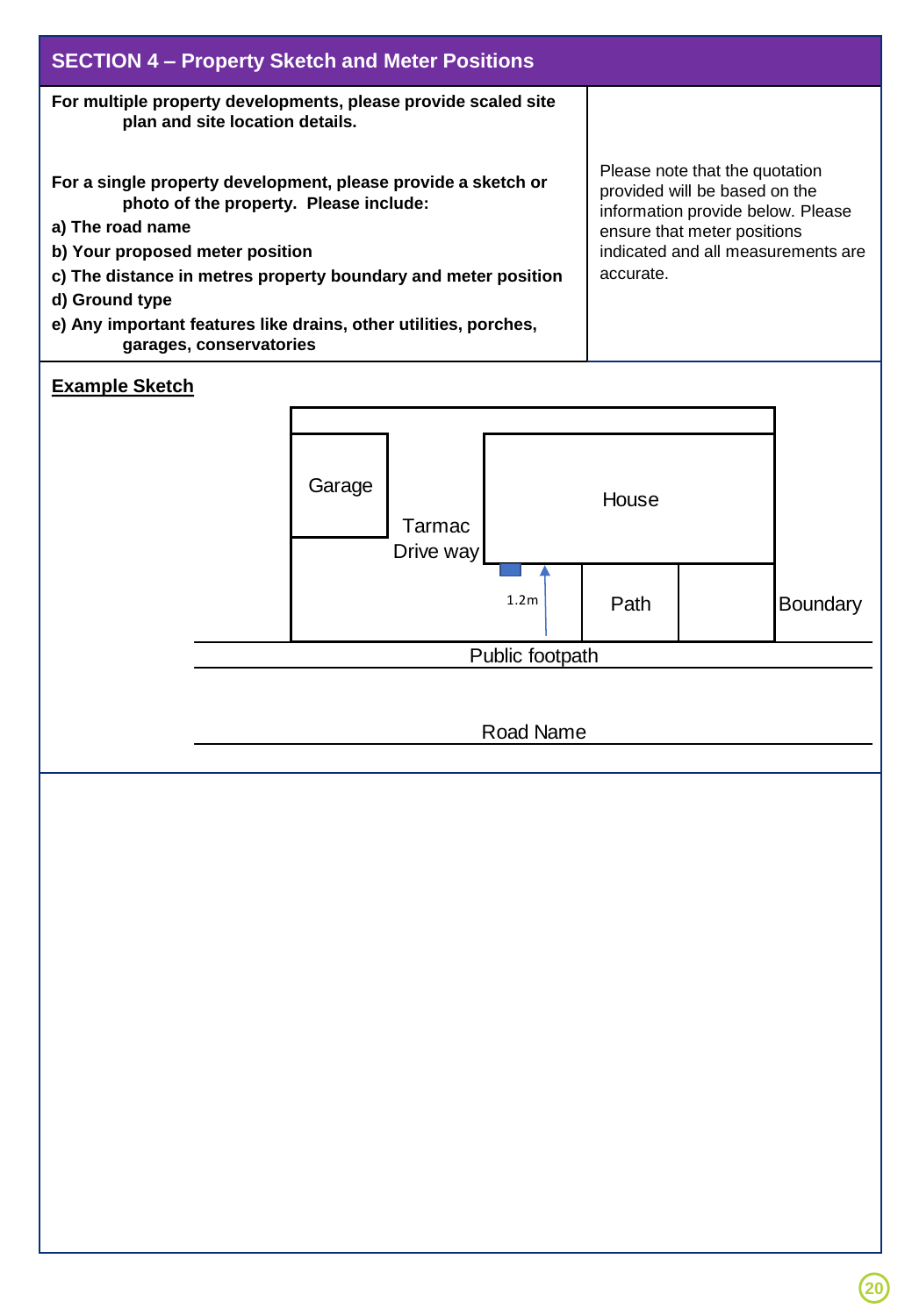| <b>SECTION 5 - Excavation Details</b>                                             |                                                                                                                    |  |  |
|-----------------------------------------------------------------------------------|--------------------------------------------------------------------------------------------------------------------|--|--|
| <b>Excavation Required within Private Ground</b><br>(Inside Boundary of Property) | Please state length to be undertaken by<br>our contractors<br>. m                                                  |  |  |
| <b>Excavation Required within Public Highway</b>                                  | SSE Energy Solutions will confirm if a<br>bespoke quotation is required to include<br>excavation in Public Highway |  |  |

# **SECTION 6 – Meter Installation You will arrange for a meter to be installed by contacting your Gas Supplier. Please tick to confirm that you accept this responsibility.**  $\Box$  Meter not included

| SECTION 7 – Consents and Easements – please tick one option only                                                                                                                 |                                                                      |  |  |
|----------------------------------------------------------------------------------------------------------------------------------------------------------------------------------|----------------------------------------------------------------------|--|--|
| installation<br>Service<br>works are to be carried<br>within<br>out entirely<br>Public Land and/or<br><b>Private Land owned by</b><br>the applicant detailed<br>within Section 1 | □                                                                    |  |  |
| Service installation will<br>cross other privately<br>owned land                                                                                                                 | Please provide details – (a bespoke quotation may be necessary)<br>❏ |  |  |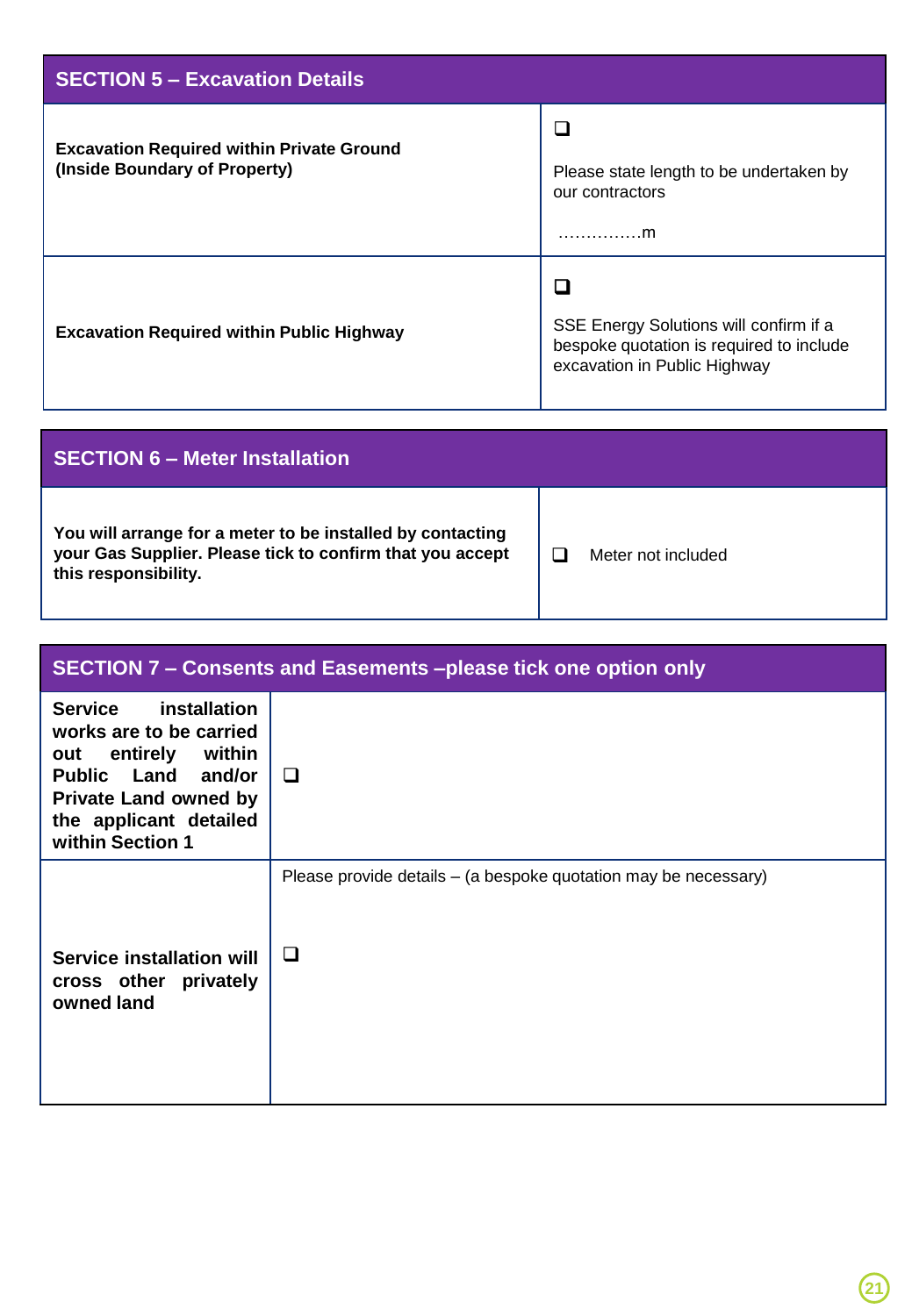| <b>SECTION 8 - Risk Assessment</b>                                                                               |  |
|------------------------------------------------------------------------------------------------------------------|--|
| Does anyone in the property have Covid-19 or any other<br>infectious disease?                                    |  |
| Is there clear and safe access to the proposed meter<br>location?                                                |  |
| Is there a safe and well lit area to park outside the property?                                                  |  |
| Are there any excavations or road works in the area?                                                             |  |
| Is there a risk of an animal attack (e.g. is there a dog at the<br>property)?                                    |  |
| Is there a risk of assault or abuse?                                                                             |  |
| Is there any exposure to dangerous substances (e.g.<br>Asbestos) or infectious agents (e.g. rats, pigeons, etc)? |  |
| Is there any danger of falling objects?                                                                          |  |
| Any other known risks or hazards?                                                                                |  |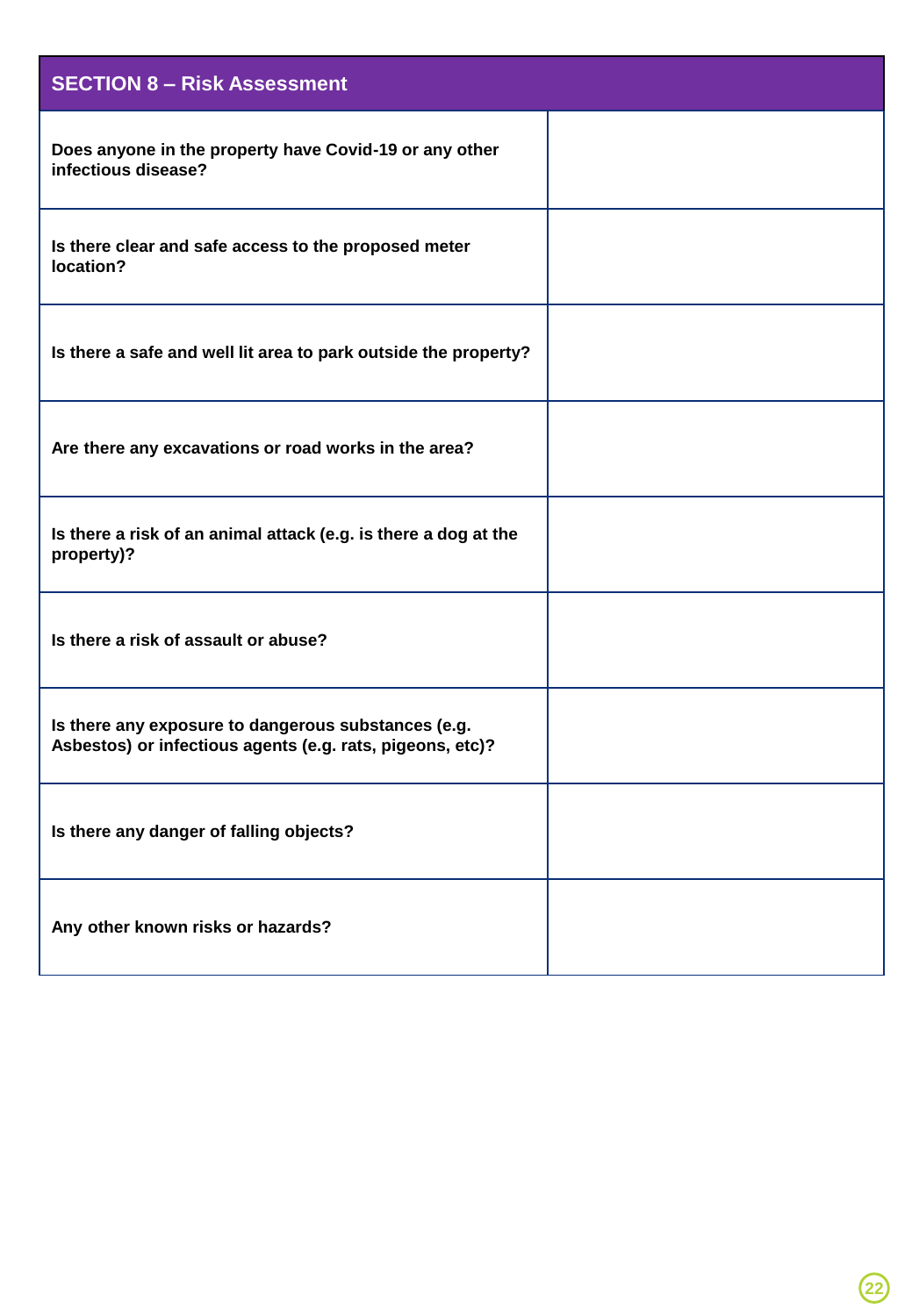| <b>SECTION 9 - Confirmation and Signature</b>                                                           |  |
|---------------------------------------------------------------------------------------------------------|--|
| Name (Please Print)                                                                                     |  |
| <b>Signature</b>                                                                                        |  |
| <b>Date</b>                                                                                             |  |
| Once fully completed the Application Form should be returned to:                                        |  |
| <b>Indigo Connections</b>                                                                               |  |
| <b>SSE Energy Solutions</b>                                                                             |  |
| One Forbury Place                                                                                       |  |
| Forbury Road                                                                                            |  |
| Reading                                                                                                 |  |
| <b>Berkshire</b>                                                                                        |  |
| RG1 3JH                                                                                                 |  |
|                                                                                                         |  |
| or email to:                                                                                            |  |
| statconns@sse.com                                                                                       |  |
| If you require any require any further guidance on completing this application form, please<br>call us: |  |
| 0345 078 6739                                                                                           |  |